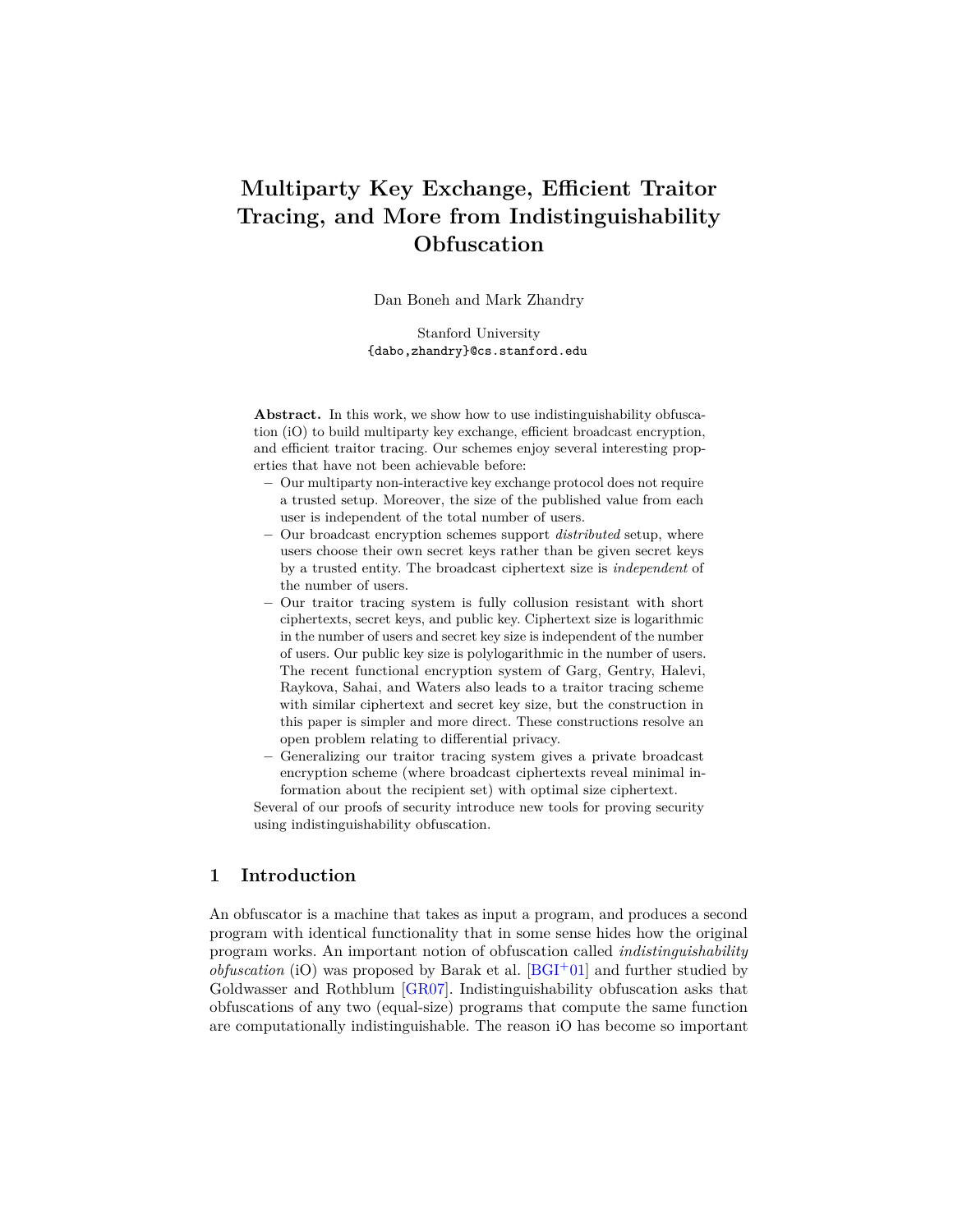is a recent breakthrough result of Garg, Gentry, Halevi, Raykova, Sahai, and Waters  $[GGH^+13b]$  $[GGH^+13b]$  that put forward the first candidate construction for an efficient iO obfuscator for general boolean circuits. The construction builds upon the multilinear map candidates of Garg, Gentry, and Halevi [\[GGH13a\]](#page-17-2) and Coron, Lepoint, and Tibouchi [\[CLT13\]](#page-16-0).

In subsequent work, Sahai and Waters [\[SW13\]](#page-18-0) showed that indistinguishability obfuscation is a powerful cryptographic primitive: it can be used to build publickey encryption from pseudorandom functions, selectively-secure short signatures, deniable encryption, and much more. Hohenberger, Sahai, and Waters [\[HSW13\]](#page-17-3) showed that iO can be used to securely instantiate the random oracle in several random-oracle cryptographic systems.

*Our results.* In this paper, we show further powerful applications for indistinguishability obfuscation. While the recent iO constructions make use of multilinear maps, the converse does not seem to hold: we do not yet know how to build multilinear maps from iO. Nevertheless, we show that iO *can* be used to construct many of the powerful applications that follow from multilinear maps. The resulting iO-based constructions have surprising features that could not be previously achieved, not even using the current candidate multilinear maps. All of our constructions employ the punctured PRF technique introduced by Sahai and Waters [\[SW13\]](#page-18-0).

## **1.1 Multiparty non-interactive key exchange**

Our first construction uses iO to construct a multiparty non-interactive key exchange protocol (NIKE) from a pseudorandom generator. Recall that in a NIKE protocol, *N* parties each post a single message to a public bulletin board. All parties then read the board and agree on a shared key *k* that is secret from any eavesdropper who only sees the bulletin board. The classic Diffie-Hellman protocol solves the two-party case  $N = 2$ . The first three-party protocol was proposed by Joux [\[Jou04\]](#page-18-1) using bilinear maps. Boneh and Silverberg [\[BS03\]](#page-16-1) gave a protocol for general *N* using multilinear maps. The candidate multilinear map constructions by Garg, Gentry, and Halevi [\[GGH13a\]](#page-17-2) using ideal lattices, and by Coron, Lepoint, and Tibouchi [\[CLT13\]](#page-16-0) over the integers, provide the first implementations for *N* parties, but require a trusted setup phase. Prior to this work, these were the only known constructions for NIKE.

We construct new NIKE protocols from a general indistinguishability obfuscator. Our basic protocol is easy to describe: each user generates a random seed *s* for a pseudorandom generator *G* whose output is at least twice the size of the seed. The user posts  $G(s)$  to the bulletin board. When N users wish to generate a shared group key, they each collect all the public values from the bulletin board and run a certain *public* obfuscated program *PKE* (shown in Figure [1\)](#page-2-0) on the public values along with their secret seed. The program outputs the group key.

We show that this protocol is secure in a semi-static model [\[FHKP13\]](#page-17-4): an adversary that is allowed to (non-adaptively) corrupt participants of its choice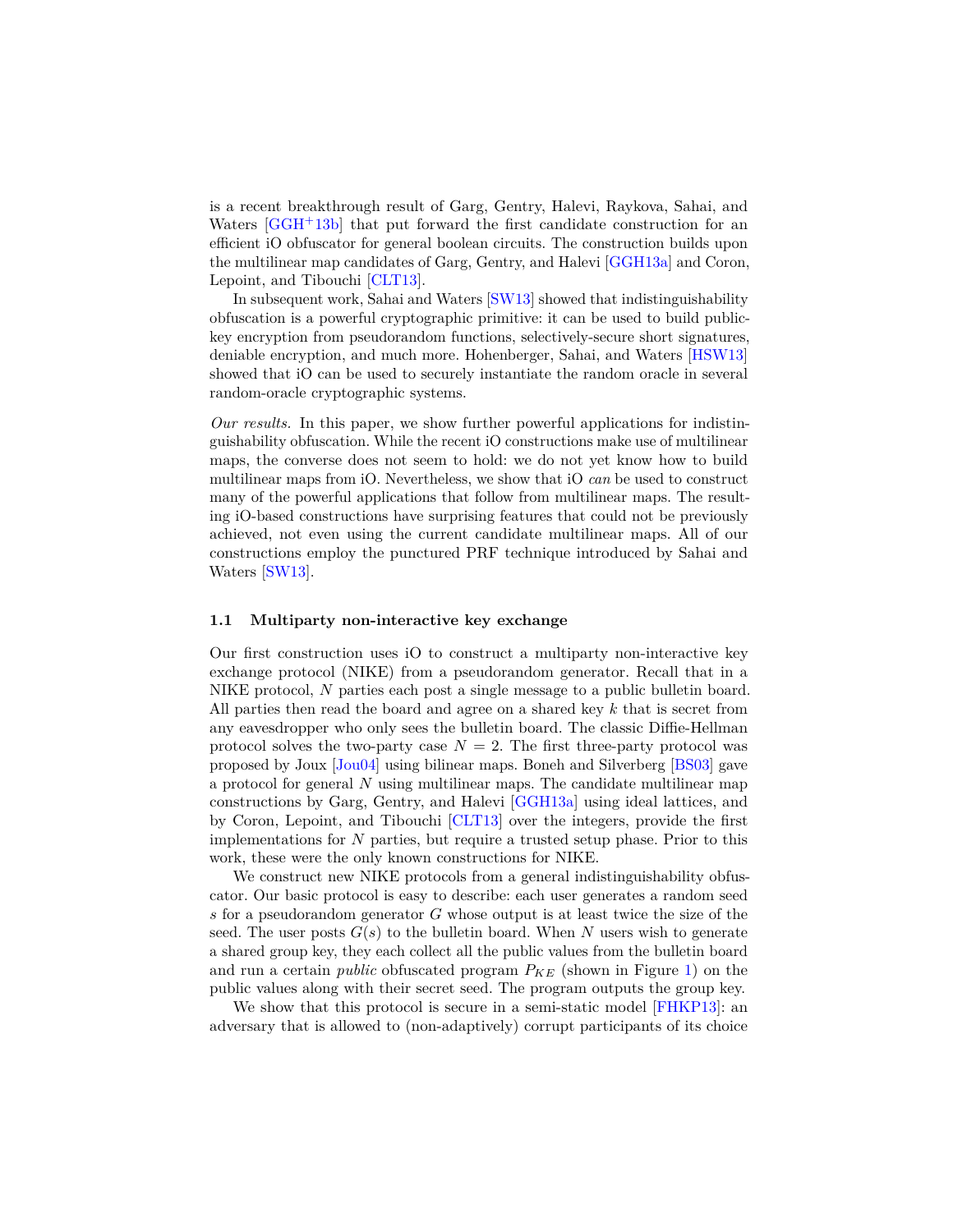<span id="page-2-0"></span>**Inputs:** public values  $x_1, \ldots x_N \in \mathcal{X}^N$ , an index  $i \in [N]$ , and a secret seed  $s \in \mathcal{S}$ **Embedded constant:** pseudorandom function PRF with an embedded random key

1. If  $x_i \neq G(s)$ , output ⊥

2. Otherwise, output  $PRF(x_1, x_2, \ldots, x_N)$ 



cannot learn the shared group key of a group of uncorrupt users of its choice. The proof uses the punctured PRF technique of Sahai and Waters, but interestingly requires the full power of the constrained PRFs of Boneh and Waters [\[BW13\]](#page-16-2) for arbitrary circuit constraints. In addition, we show that the point-wise punctured PRFs used by Sahai and Waters are sufficient to prove security, but only in a weaker static security model where the adversary cannot corrupt users. We leave the construction of a fully adaptively secure NIKE (in the sense of [\[FHKP13\]](#page-17-4)) from iO as a fascinating open problem.

In the full version [\[BZ14\]](#page-16-3), we observe that our iO-based NIKE can be easily extended to an identity-based multiparty key exchange. Existing ID-NIKE protocols are based on multilinear maps [\[FHPS13\]](#page-17-5).

*Comparison to existing constructions.* While NIKE can be built directly from multilinear maps, our iO-based protocol has a number of advantages:

- **–** No trusted setup. Existing constructions [\[GGH13a,](#page-17-2)[CLT13\]](#page-16-0) require a trusted setup to publish public parameters: whoever generates the parameters can expose the secret keys for all groups just from the public values posted by members of the group. A variant of our iO-based construction requires no trusted setup, and in fact requires no setup at all. We simply have user number 1 generate the obfuscated program *PKE* and publish it along with her public values. The resulting scheme is the first statically secure NIKE protocol with no setup requirements. In the full version [\[BZ14\]](#page-16-3) we enhance the construction and present a NIKE protocol with no setup that is secure in the stronger semi-static model. This requires changing the scheme to defend against a potentially malicious program *PKE* published by a corrupt user. To do so we replace the secret seed *s* by a digital signature generated by each user. Proving security from iO requires the signature scheme to have a special property we call *constrained public-keys*, which may be of indpendent interest. We construct such signatures from iO.
- **–** Short public values. In current multilinear-based NIKE protocols, the size of the values published to the bulletin board is at least linear in the number of users *N*. In our basic iO-based construction, the size of published values is independent of *N*.
- **–** Since the published values are independent of any public parameters, the same published values can be used in multiple NIKE environments setup by different organizations.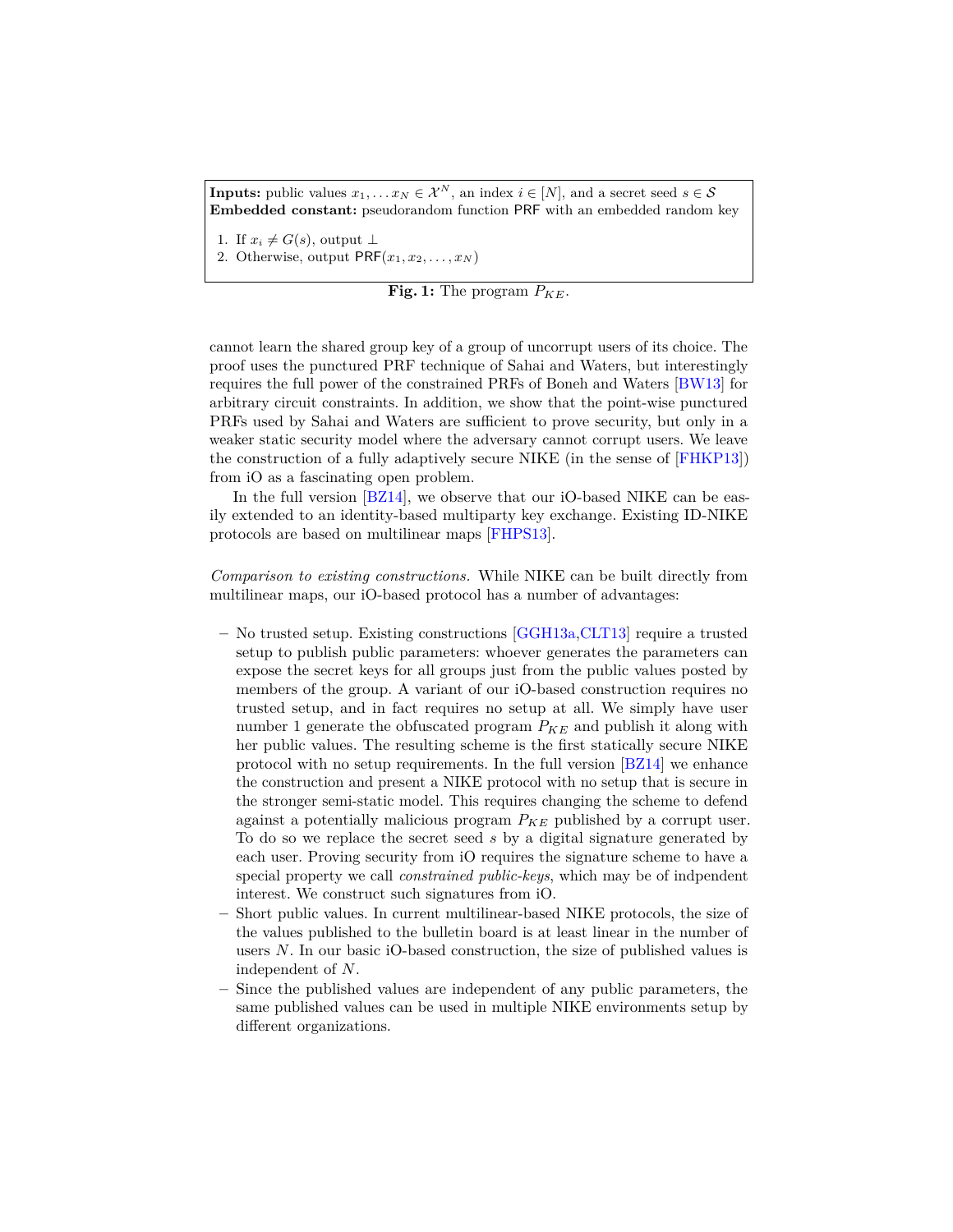It is also worth noting that since our NIKE is built from a generic iO mechanism, it may eventually depend on a weaker complexity assumption than those needed for secure multilinear maps.

#### **1.2 Broadcast encryption**

Broadcast encryption [\[FN94\]](#page-17-6) lets an encryptor broadcast a message to a subset of recipients. The system is said to be collusion resistant if no set of non-recipients can learn information about the plaintext. The efficiency of a broadcast system is measured in the ciphertext overhead: the number of bits in the ciphertext beyond what is needed to describe the recipient set and encrypt the payload message using a symmetric cipher. The shorter the overhead, the better (an overhead of zero is optimal). We survey some existing constructions in related work below.

Using a generic conversion from NIKE to broadcast encryption described in the full version [\[BZ14\]](#page-16-3), we obtain two collusion-resistant broadcast systems. The first is a secret-key broadcast system with *optimal* broadcast size. The second is a public-key broadcast system with constant overhead, namely *independent* of the number of recipients. In both systems, decryption keys are constant size (i.e. independent of the number of users). The encryption key, however, is linear in the number of users as in several other broadcast systems [\[BGW05](#page-16-4)[,GW09](#page-17-7)[,DPP07,](#page-17-8)[BW13\]](#page-16-2).

By starting from our semi-static secure NIKE, we obtain a semi-static secure broadcast encryption (as defined by Gentry and Waters [\[GW09\]](#page-17-7)). Then applying a generic conversion due to Gentry and Waters [\[GW09\]](#page-17-7), we obtain a fully adaptively secure public-key broadcast encryption system with the shortest known ciphertext overhead.

Our public-key broadcast encryption has a remarkable property that has so far not been possible, not even using the candidate multilinear maps. The system is a public-key *distributed* broadcast system: users generate secret keys on their own and simply append their corresponding public values to the broadcast public key. In contrast, in existing low-overhead public-key broadcast systems surveyed below, users are assigned their secret key by a trusted authority who has the power to decrypt all broadcasts. In our iO-based public-key system, there is no trusted authority.

Another interesting aspect of the construction is that the PRG used in the scheme (as in the program  $P_{KE}$ ) can be replaced by the RSA public key encryption system where the RSA secret key plays the role of the PRG seed and the corresponding RSA public key plays the role of the PRG output. Then, our broadcast system shows that iO makes it possible to use *existing* certified RSA keys in a short-ciphertext broadcast encryption system and in a NIKE protocol. To prove security using iO we need the following property of RSA: there is a distribution of invalid RSA public-keys (e.g. products of three random large primes) that is computationally indistinguishable from a distribution of real RSA public keys (i.e. products of two random large primes). This property also holds for other public-key systems such as Regev's lattice encryption scheme, but does not hold for systems like basic ElGamal encryption.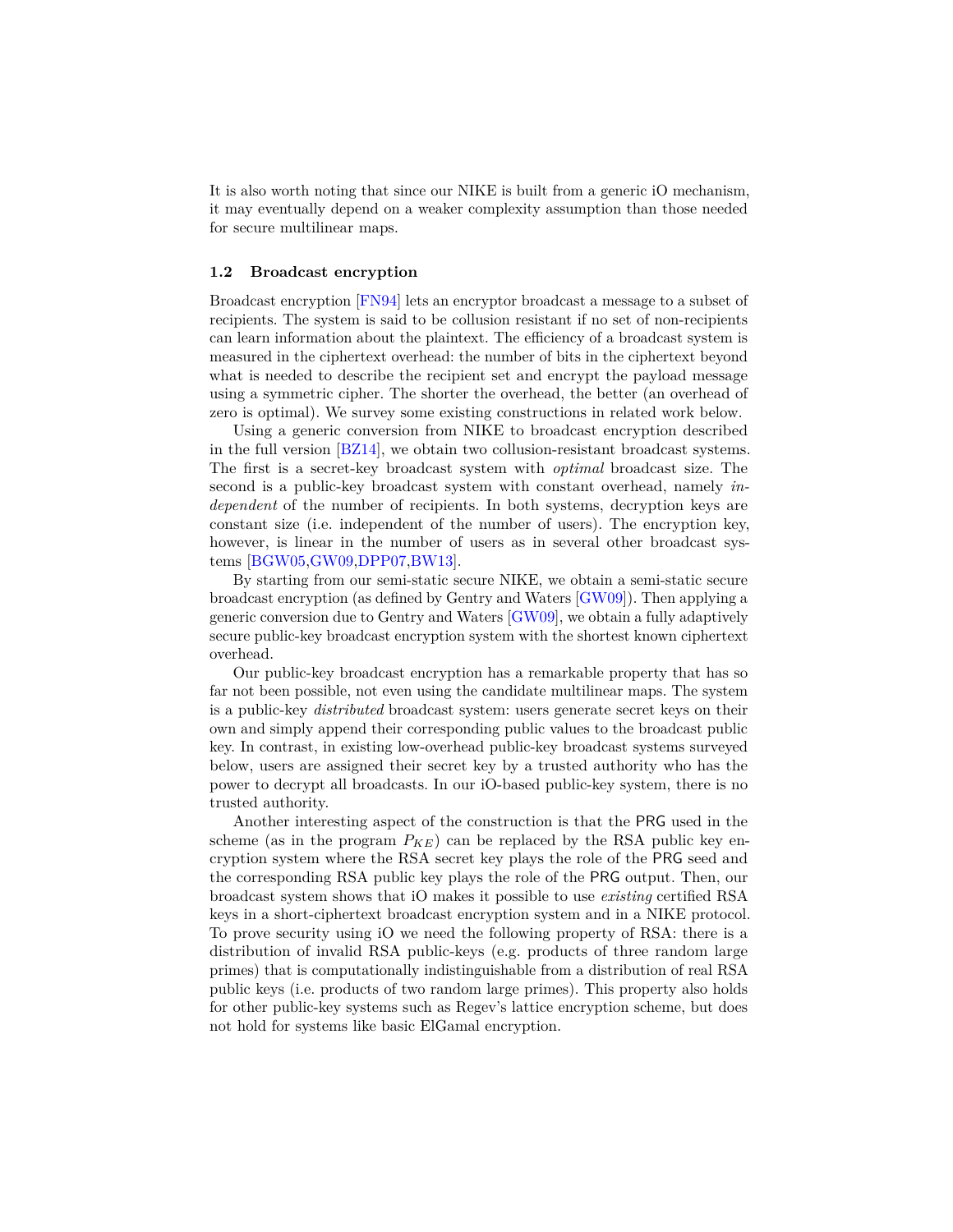## **1.3 Recipient-private broadcast encryption**

A broadcast encryption system is said to be recipient-private if broadcast ciphertexts reveal nothing about the intended set of recipients [\[BBW06](#page-15-1)[,LPQ12,](#page-18-2)[FP12\]](#page-17-9). Valid recipients will learn that they are members of the recipient set (by successfully decrypting the ciphertext), but should learn nothing else about the set. Until very recently, the best recipient-private broadcast systems had a broadcast size of  $O(\lambda \cdot N)$ , proportional to the product of the security parameter  $\lambda$  and the number of users *N*.

Using iO, we construct a recipient-private broadcast system with a broadcast size of  $O(\lambda + N)$ , proportional to the *sum* of the security parameter and the number of users. This is the best possible broadcast size. If one is allowed to leak the size *k* of the recipient set (and nothing else) then we construct a system where the broadcast size is proportional to  $O(\lambda + k \log N)$ , which is again the best possible. Building such systems has been open for some time [\[BBW06\]](#page-15-1) and is now resolved using iO.

Our approach to building a recipient-private broadcast system is to embed an encryption of the intended recipient set in the broadcast header. We publish an obfuscated program in the public key that begins by decrypting the encrypted recipient set in the broadcast header. It then decrypts the message body only if the recipient can provide a proof that it is one of the intended recipients. Interestingly, encrypting the recipient set in a way that lets us prove security using iO is non-trivial. The problem is that using a generic CPA-secure scheme is insecure due to potential malleability attacks on the encrypted recipient set that can break recipient privacy. Using an authenticated encryption scheme to prevent the malleability attack is problematic because forged valid ciphertexts exist (even though they may be difficult to construct), and this prevents us from proving security using iO. The difficulty arises because iO can only be applied to two programs that agree on *all* inputs, including hard-to-compute ones.

Instead of using authenticated encryption, we encrypt the recipient set using a certain malleable encryption scheme that lets us translate an encryption of a recipient set  $S$  to an encryption of some other recipient set  $S'$ . We use indistinguishability of obfuscations to argue that an attacker cannot detect this change, thereby proving recipient privacy.

The recent succinct functional encryption scheme of Garg et al. [\[GGH](#page-17-1)<sup>+</sup>13b] can also be used to build recipient-private broadcast encryption from iO. However, our construction is quite different and is simpler and more direct. For example, it does not use non-interactive zero-knowledge proofs. Moreover, our scheme has shorter secret keys:  $O(1)$  as a function of *N* compared to  $N^{O(1)}$ . The main drawback of our scheme is the larger public key:  $N^{O(1)}$  compared to  $O(1)$ .

# **1.4 Traitor tracing with short ciphertexts, secret keys, and public keys**

Private broadcast-encryption is further motivated by its application to traitor tracing systems [\[CFN94\]](#page-16-5). Recall that traitor tracing systems, introduced by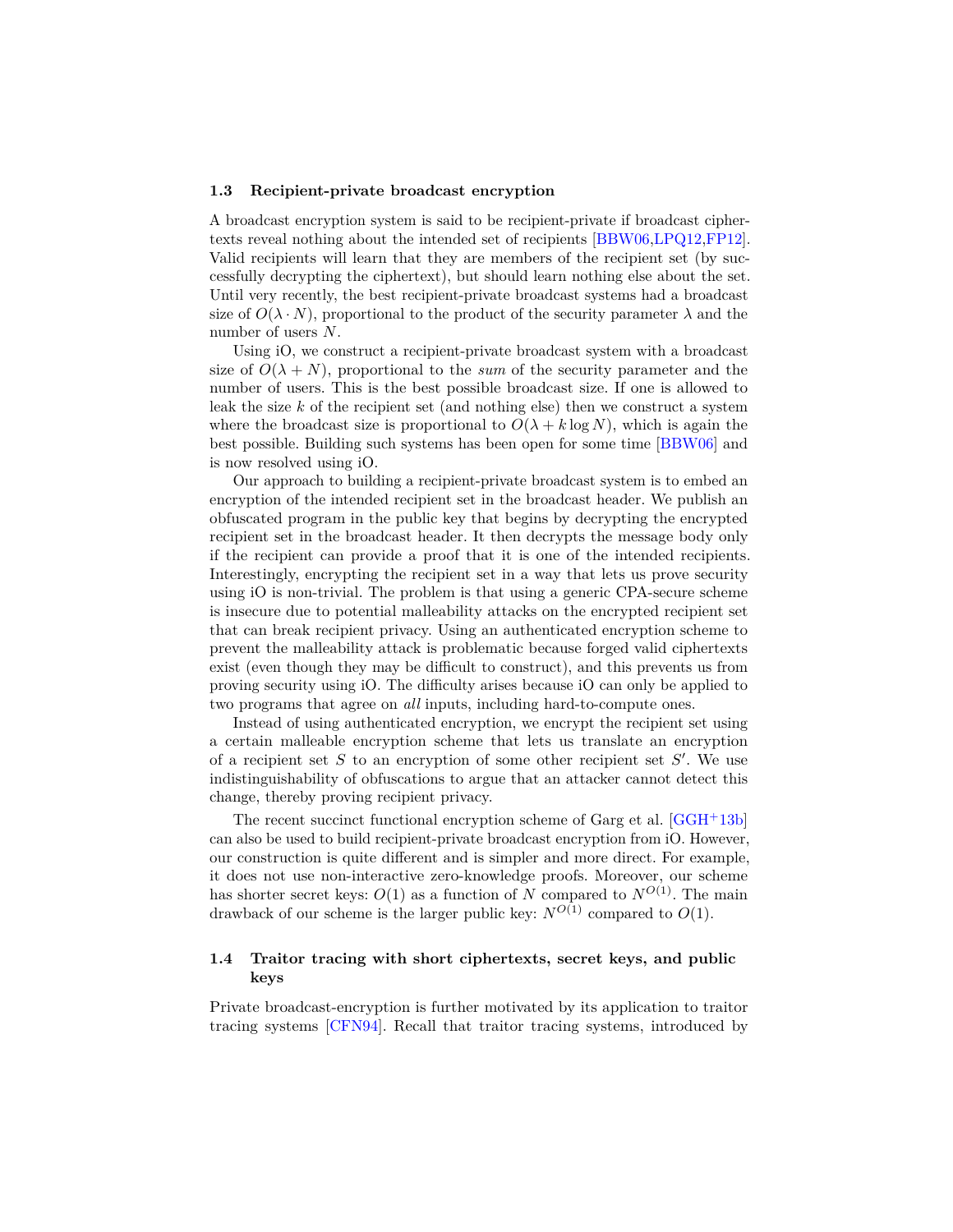Chor, Fiat, and Naor, help content distributors identify the origin of pirate decryption boxes, such as pirate cable-TV set top decoders. Boneh, Sahai, and Waters [\[BSW06\]](#page-16-6) showed that a private broadcast encryption system that can broadcast privately to any of the  $N+1$  sets  $\emptyset$ ,  $\{1\}$ ,  $\{1,2\}$ , ...,  $\{1,\ldots,N\}$  is sufficient for building an *N*-user traitor tracing system. The ciphertext used in the traitor tracing system under normal operation is simply a broadcast to the full set  $\{1, \ldots, N\}$ , allowing all decoders to decrypt. Therefore, the goal is, as before, to build a private broadcast system for this specific set system where ciphertext overhead is minimized. Such systems are called *private linear broadcast encryption* (PLBE).

Adapting our iO-based private broadcast system to the linear set system above, we obtain a collusion resistant traitor tracing system where ciphertext size is  $O(\lambda + \log N)$  where  $\lambda$  is the security parameter and N is the total number of users in the system. Moreover, secret keys are short: their length is  $\lambda$ , independent of *N*. However, this scheme has large public keys, polynomial in *N* and  $\lambda$ . The main reason public keys are large is that the malleable encryption scheme we need requires polynomial size circuits for encryption and decryption.

Fortunately we can reduce the public-key size to only  $\text{poly}(\log N, \lambda)$  without affecting secret-key or ciphertext size. We do so by adapting the authenticated encryption approach discussed in the previous section: when embedding the encrypted recipient set in the broadcast ciphertext we also embed a MAC of the encrypted set. The decryption program will reject a broadcast ciphertext with an invalid MAC. To prove security we need to puncture the MAC algorithm at all possible recipient sets. Naively, since in a PLBE there are  $N+1$  recipient sets, the resulting program size would be linear in *N* thereby resulting in large secret keys. Instead, we step through a sequence of hybrids where at each hybrid we puncture the MAC at exactly one point. This sequence of hybrids ensures that the obfuscated decryption program remains small. Once this sequential puncturing process completes, security follows from security of an embedded PRF. We emphasize that this proof technique works for proving security of a PLBE because of the small number of possible recipient sets.

The functional encryption scheme of Garg et al.  $[GGH<sup>+</sup>13b]$  $[GGH<sup>+</sup>13b]$  can also be used to obtain collusion resistant traitor tracing, however as for private broadcast encryption, our construction is conceptually simpler and has shorter secret keys.

*Connection to Differential Privacy* Dwork et al. [\[DNR](#page-17-10)<sup>+</sup>09] show that efficient traitor tracing schemes imply the impossibility of any differentially private data release mechanism. A data release mechanism is a procedure that outputs a data structure that supports approximations to queries of the form "what fraction of records have property *P*?" Informally, a data release mechanism is differentially private if it does not reveal whether any individual record is in the database.

Applying the counter-example of  $[DNR^+09]$  $[DNR^+09]$  to our traitor tracing scheme, we obtain a database of *N* records of size  $\lambda$  and  $N2^{O(\lambda)}$  queries. Moreover, the records are just independent uniform bit strings. Even with these small and simple records and relatively few queries, no polynomial time (in  $\lambda$  and  $N$ ) differentially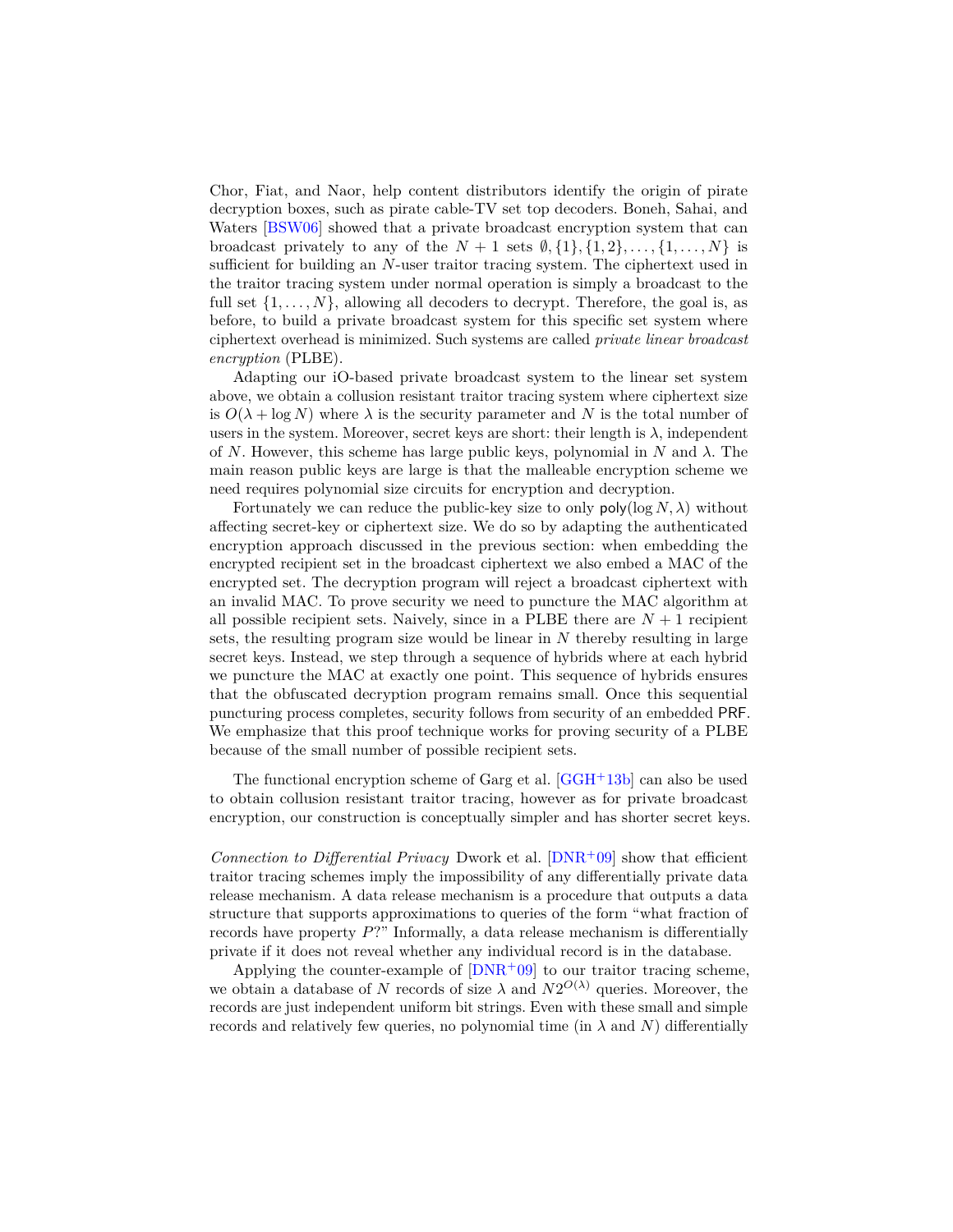private data release mechanism is possible, so long as our construction is secure. The first scheme this counter example was applied to is the traitor tracing scheme of Boneh, Sahai, and Waters [\[BSW06\]](#page-16-6), giving records of size  $O(\lambda)$ , but with a query set of size  $2^{\tilde{O}(\sqrt{N})}$ , exponential in *N*.

Ullman [\[Ull13\]](#page-18-3) shows that, assuming one-way functions exist, there is no algorithm that takes a database of N records of size  $\lambda$  and an arbitrary set of approximately  $O(N^2)$  queries, and approximately answers each query in time  $\text{poly}(N, \lambda)$  while preserving differential privacy. This result also uses the connection between traitor tracing and differential privacy, but is qualitatively different from ours. Their result applies to algorithms answering any *arbitrary* set of  $O(N^2)$  queries while maintaining differential privacy, whereas we demonstrate a *fixed* set of  $O(N2^{\lambda})$  queries that are impossible to answer efficiently.

*Constrained PRFs.* Recall that constrained PRFs, needed in iO proofs of security, are PRFs for which there are constrained keys than enable the evaluation of the PRF at a subset of the PRF domain and nowhere else [\[BW13](#page-16-2)[,KPTZ13,](#page-18-4)[BGI13\]](#page-15-2). The next section gives a precise definition. Our last construction shows that iO, together with a one-way function, are sufficient to build a constrained PRF for arbitrary circuit constraints. Consequently, all our constructions that utilize circuit constrained PRFs can be directly built from iO and a one-way function without additional assumptions. In fact, Moran and Rosen [\[MR13\]](#page-18-5) show, under the assumption that NP is not solvable in probabilistic polynomial time in the worst case, that indistinguishability obfuscation implies one-way functions. Previously, constrained PRFs for arbitrary circuit constraints were built using multilinear maps [\[BW13\]](#page-16-2).

#### **1.5 Related work**

While some works have shown how to obfuscate simple functionalities such as point functions [\[Can97](#page-16-7)[,CMR98,](#page-16-8)[LPS04](#page-18-6)[,Wee05\]](#page-18-7), inner products [\[CRV10\]](#page-16-9), and *d*-CNFs [\[BR13a\]](#page-16-10), it is only recently that obfuscation for poly-size circuits became possible  $[GGH<sup>+</sup>13b,BRI3b,BGK<sup>+</sup>13]$  $[GGH<sup>+</sup>13b,BRI3b,BGK<sup>+</sup>13]$  $[GGH<sup>+</sup>13b,BRI3b,BGK<sup>+</sup>13]$  $[GGH<sup>+</sup>13b,BRI3b,BGK<sup>+</sup>13]$  and was applied to building higher level cryptographic primitives [\[SW13,](#page-18-0)[HSW13\]](#page-17-3).

*Broadcast encryption.* Fully collusion resistant broadcast encryption has been widely studied. Revocation systems [\[NNL01](#page-18-8)[,HS02](#page-17-11)[,GST04](#page-17-12)[,DF02](#page-17-13)[,LSW10\]](#page-18-9) can encrypt to  $N - r$  users with ciphertext size of  $O(r)$ . Further combinatorial solutions [\[NP00,](#page-18-10)[DF03\]](#page-17-14) achieve similar parameters. Algebraic constructions [\[BGW05](#page-16-4)[,GW09,](#page-17-7)[DPP07\]](#page-17-8) using bilinear maps achieve constant (but non-zero) ciphertext overhead and some are even identity-based [\[GW09](#page-17-7)[,Del07](#page-16-13)[,SF07\]](#page-18-11). Multilinear maps give secret-key broadcast systems with optimal ciphertext size and short private keys [\[BS03,](#page-16-1)[FHPS13,](#page-17-5)[BW13\]](#page-16-2). They also give public-key broadcast systems with short ciphertexts and short public keys (using an *O*(log *N*)-linear map) [\[BWZ14\]](#page-16-14), but using the existing multilinear candidates, those systems are not distributed: users must be given their private keys by a central authority. The difficulty with using existing *N*-linear maps for distributed public-key broadcast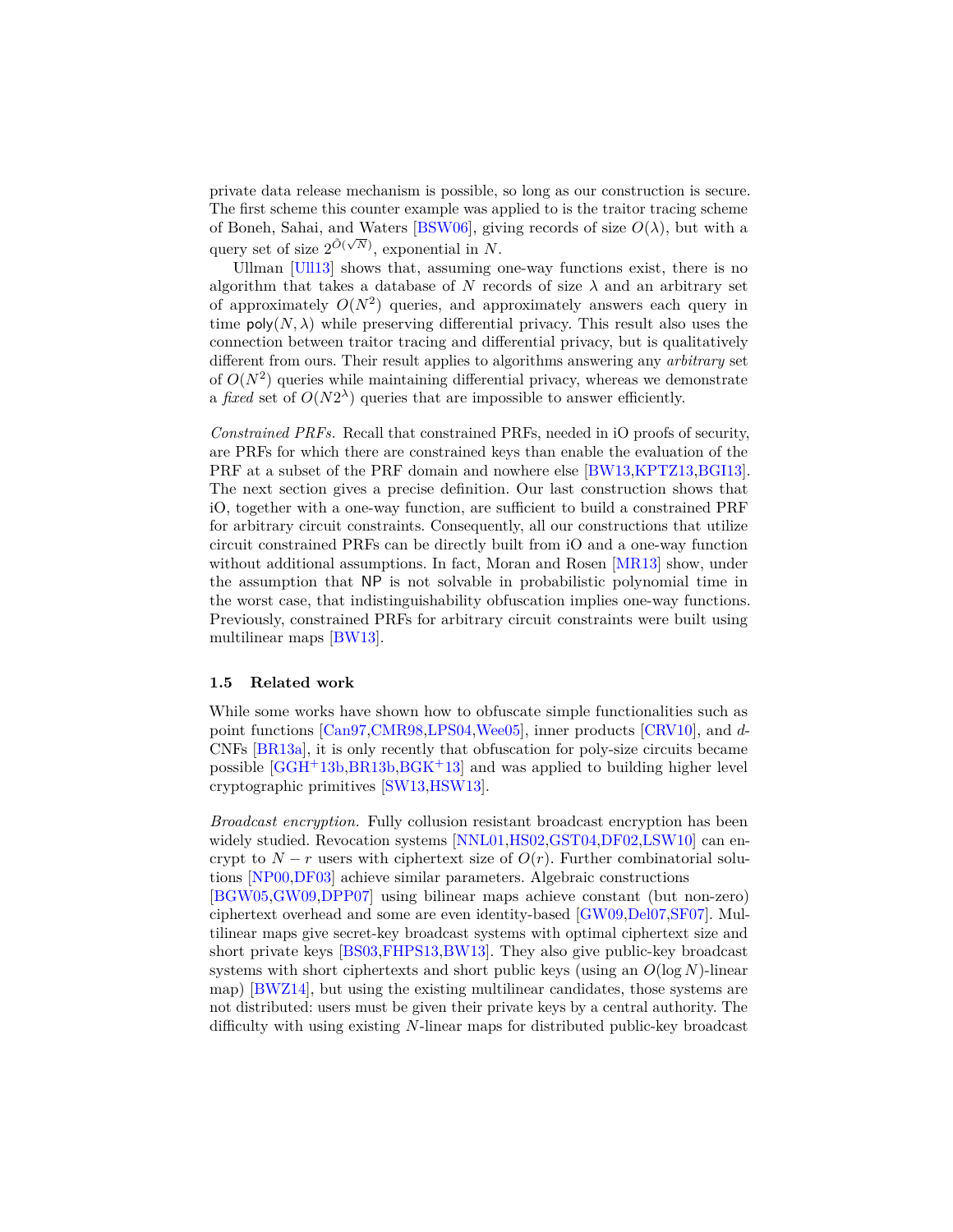encryption is that the encoding of a single element requires  $\Omega(N)$  bits, and therefore a short ciphertext cannot include even a single element.

*Recipient-private broadcast encryption.* The first constructions for private broadcast encryption [\[BBW06](#page-15-1)[,LPQ12\]](#page-18-2) required a ciphertext header whose size is proportional to the product of the security parameter and the number of recipients. More recently, Fazio and Perera [\[FP12\]](#page-17-9) presented a system with a weaker privacy guarantee called *outsider anonymity*, but where the header size is proportional to the number of revoked users. Kiayias and Samari [\[KS13\]](#page-18-12) even provide lower bounds showing that certain types of natural constructions cannot improve on these bounds.

The functional encryption scheme of Garg et al.  $[GGH<sup>+</sup>13b]$  $[GGH<sup>+</sup>13b]$  can also be used to build recipient-private broadcast encryption from iO. Our scheme is conceptually simpler, and avoids the need for non-interactive zero-knowledge proofs. Moreover, our scheme has shorter secret keys: *O*(1) in *N* compared to  $N^{O(1)}$  — though for private *linear* broadcast, their secret keys are polylog(*N*). The main drawback of our scheme is the large public key size:  $N^{O(1)}$  compared to  $O(\log N)$ .

*Traitor tracing.* The literature on traitor tracing is vast and here we only discuss results on fully collusion resistant systems. Since the trivial fully-collusion resistant system has ciphertext size that is linear in the number of users, we are only interested in fully collusion resistant systems that achieve sub-linear size cipher-text. The first such system [\[BSW06](#page-16-6)[,BW06\]](#page-16-15), using bilinear maps, achieved  $\sqrt{n}$  size ciphertexts with constant size keys. Other schemes based on different assumptions achieve similar parameters [\[GKSW10](#page-17-15)[,Fre10\]](#page-17-16). Combinatorial constructions can achieve constant size ciphertexts [\[BN08,](#page-16-16)[Sir07\]](#page-18-13), but require secret keys whose size is quadratic (or worse) in the number of users. In most traitor tracing systems, the tracing key must be kept secret. Some systems, including ours, allow anyone to run the tracing algorithm [\[Pfi96,](#page-18-14)[PW97](#page-18-15)[,WHI01](#page-18-16)[,KY02](#page-18-17)[,CPP05,](#page-16-17)[BW06\]](#page-16-15).

Recently, Koppula, Ramchen, and Waters [\[KRW13\]](#page-18-18) provide counter-examples to the conjecture that all bit encryption schemes are circularly secure. Concurrently and independent of our work, they use a valid/invalid key strategy that is similar to our strategy of replacing correctly generated public parameters with incorrect parameters, but in a very different context.

# **2 Preliminaries: Definitions and Notation**

In this section, we briefly discuss notation and the building blocks for our constructions: indistinguishability obfuscation and constrained pseudorandom functions. A more complete description of these primitives appears in the full version [\[BZ14\]](#page-16-3).

*Notation* We let  $[N] = \{1, \dots, N\}$  denote the positive integers from 1 to *N*. For a set S we denote by  $x \leftarrow S$  the uniform random variable on S. For a randomized algorithm A, we denote by  $x \leftarrow \mathcal{A}(y)$  the random variable defined by the output of A on input *y*.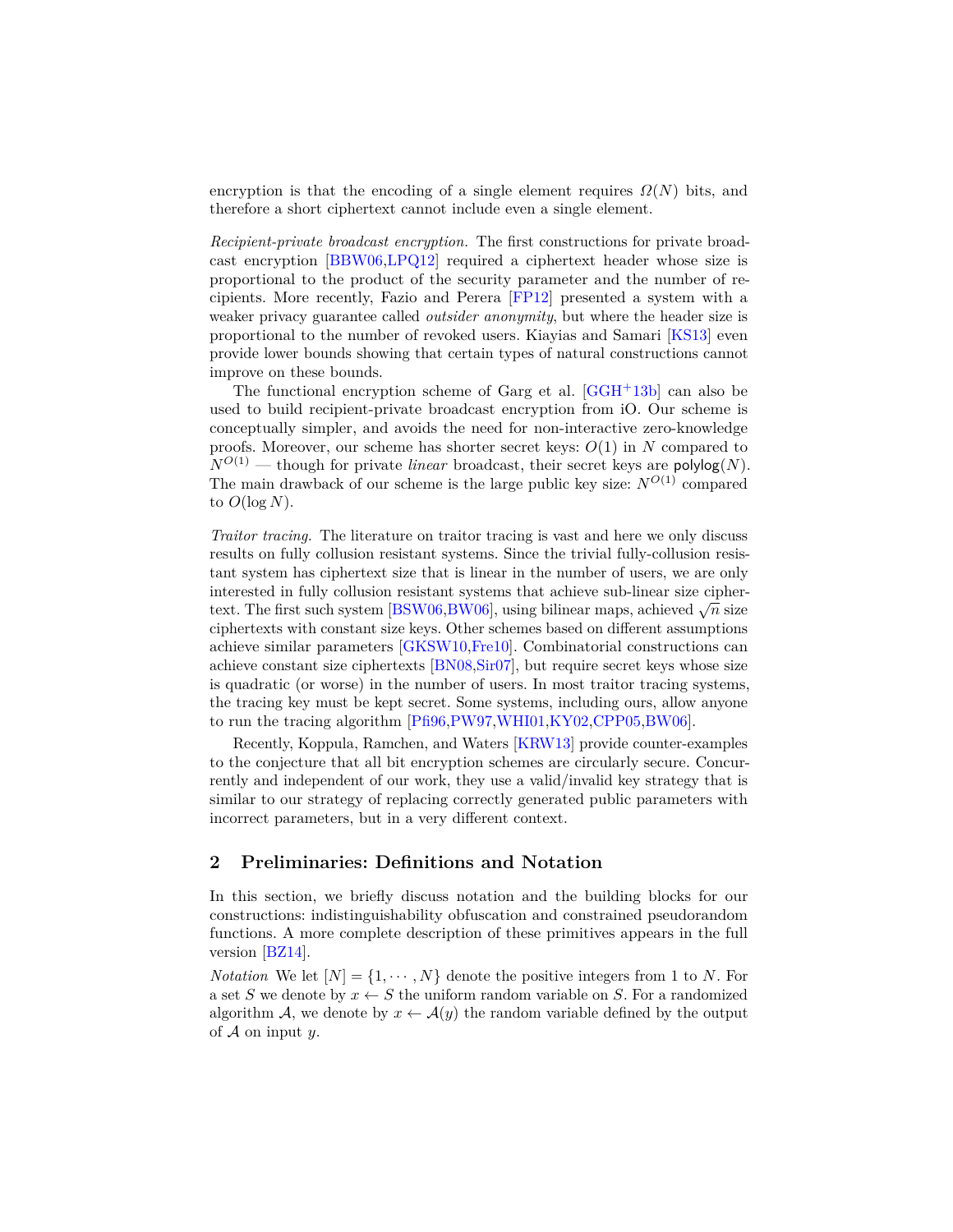*Indistinguishability Obfuscation.* An indistinguishability obfuscatior iO is a probabilistic polynomial time algorithm that takes a circuit *C* and produces an obfuscated circuit  $C' = iO(C)$ . We require that  $C'(x) = C(x)$  for all inputs *x*. For security, we require that, for any two circuits  $C_1$  and  $C_2$  that agree on all inputs, no probabilistic polynomial time adversary can distinguish the obfuscation  $C_1' = \text{iO}(C_1)$  from  $C_2' = \text{iO}(C_2)$ . The first candidate construction of such obfuscators is due to Garg et al. [\[GGH](#page-17-1)<sup>+</sup>13b].

*Constrained Pseudorandom Functions.* A constrained pseudorandom function (PRF) [\[BW13,](#page-16-2)[KPTZ13,](#page-18-4)[BGI13\]](#page-15-2) PRF for a class of subsets  $S$  is a pseudorandom function for which there is an efficient algorithm that takes the secret key *k* for PRF and a set  $S \in \mathcal{S}$ , and outputs a circuit PRF<sup>S</sup><sub>k</sub> which satisfies

$$
\mathsf{PRF}_k^S(x) = \begin{cases} \mathsf{PRF}_k(x) & \text{if } x \in S \\ \perp & \text{if } x \notin S \end{cases}.
$$

For security, we require that the circuit  $\mathsf{PRF}_k^S$  reveals no information about PRF<sub>k</sub> $(x)$  for points  $x \notin S$ . From this point forward, we will omit reference to the secret key *k*. We are interested in several classes of subsets S. A *punctured* PRF is a constrained PRF for all sets whose complements are polynomial in size. The PRF construction of Goldreich, Goldwasser, and Micali [\[GGM86\]](#page-17-17) satisfies this notion. An *inverval* constrained PRF allows sets of the form  $\{1, \ldots, \ell\}$ and  $\{\ell', \ldots, D\}$  where the domain is  $\{1, \ldots, D\}$ . The construction of [\[GGM86\]](#page-17-17) also satisfies this stronger notion. We also consider constrained PRFs for circuit predicates, where  $S$  consists of all sets accepted by polynomial-sized circuits. Boneh and Waters [\[BW13\]](#page-16-2) show how to build a constrained PRF for circuit predicates using multilinear maps. In the full version [\[BZ14\]](#page-16-3), we show that such PRFs can also be built from indistinguishability obfuscation and any punctured PRF.

## **3 Key Exchange from Indistinguishability Obfuscation**

In this section, we show how to realize multiparty non-interactive key exchange (NIKE) from general indistinguishability obfuscation. Intuitively, a NIKE protocol allows a group of users to simultaneously publish a single message, and all will derive the same shared group key. The first such protocols [\[BS03](#page-16-1)[,GGH13a](#page-17-2)[,CLT13\]](#page-16-0) are based on multilinear maps. Our construction, based on a generic iO obfuscator, has the following properties:

- **–** Using a punctured pseudorandom function, our protocol achieves a *static* notion of security, similar to existing protocols.
- **–** Using a constrained pseudorandom function for circuit predicates, our protocol achieves a stronger notion of security called *semi-static* security. We show in the full version [\[BZ14\]](#page-16-3) how to use iO to construct constrained pseudorandom functions for circuit predicates from any secure puncturable PRF.
- **–** While our base protocol requires a trusted setup phase, our setup phase can be run *independently* of the messages sent by users. In the full version [\[BZ14\]](#page-16-3)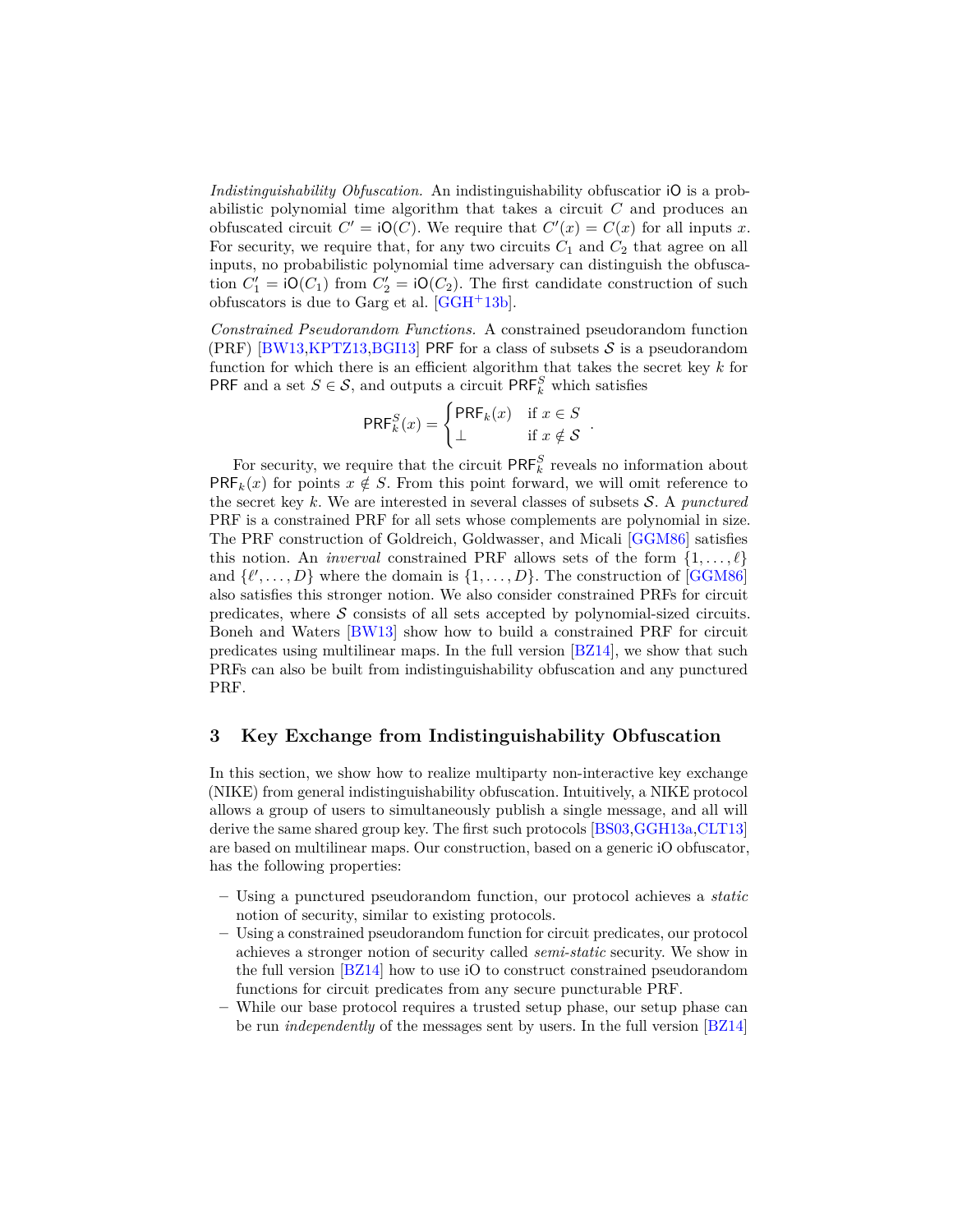we use this property to remove the setup phase altogether, arriving at the first NIKE protocol *without trusted setup.* We provide protocols for both static and semi-static security.

We begin by first defining NIKE protocols and their security. To setup the NIKE protocol for *N* users, run a procedure  $\mathsf{Setup}(\lambda, N)$ , which outputs public parameters params. Then each party  $i \in [N]$  runs a publish algorithm Publish(params, i), which generates two values: a user secret key  $sk_i$  and a user public value  $pv_i$ . User *i* keeps  $sk_i$  as his secret, and publishes  $pv_i$  to the other users. Finally, each user runs a key generation algorithm  $KeyGen(params, i, sk_i, {p \mathsf{v}_j \}_{j \in [N]})$  using their secret and all other user's public values, which outputs a shared key *k*.

For correctness, we require that each user derives the same secret key. That is, for all  $i, i' \in [N]$ ,

$$
\mathsf{KeyGen}(\mathsf{params}, i, \mathsf{sk}_i, \{\mathsf{pv}_j\}_{j \in [N]}) = \mathsf{KeyGen}(\mathsf{params}, i', \mathsf{sk}_{i'}, \{\mathsf{pv}_j\}_{j \in [N]})
$$

For security, here we only consider a static notion of security. In the full version [\[BZ14\]](#page-16-3), we also consider a stronger semi-static security notion. Fix a bit *b*, and consider the following experiment. The challenger runs params  $\leftarrow$ Setup( $\lambda$ , N). For  $i \in [N]$ , the challenger also runs  $(\mathsf{sk}_i, \mathsf{pv}_i) \leftarrow \mathsf{Published}(\mathsf{params}, i)$ . Set  $k_0$  = KeyGen(params, 1, sk<sub>i</sub>, {pv<sub>j</sub>}<sub>j∈[N]</sub>) and  $k_1 \leftarrow \mathcal{K}$ . Give the adversary  ${\cal P}[\mathsf{pv}_j]_{j\in[N]}, k_b$ . For  $b=0,1$  let  $W_b$  be the event that  $b'=1$  and define  $\text{AdvKE}(\lambda)=0$  $|Pr[W_0] - Pr[W_1]|$ .

**Definition 1.** *A multiparty key exchange protocol* (Setup*,* Publish*,*KeyGen) *is statically secure if, for any polynomials N, and any PPT adversary* A*, the function*  $\text{AdvKE}(\lambda)$  *is negligible.* 

#### **3.1 Our Construction**

We now build a multiparty non-interactive key exchange (NIKE) from indistinguishability obfuscation and pseudorandom generators. The idea is the following: each party generates a seed  $s_i$  as their secret key, and publishes  $x_i = \text{PRG}(s_i)$  as their public value, where PRG is a pseudorandom generator. In the setup-phase, a key *k* is chosen for a punctured pseudorandom function PRF. The shared secret key will be the function PRF evaluated at the concatenation of the samples  $x_i$ . To allow the parties to compute the key, the setup will publish an obfuscated program for PRF which requires knowledge of a seed to operate. In this way, each of the parties can compute the key, but anyone else will not know any of the seeds, and will therefore be unable to compute the key.

<span id="page-9-0"></span>The construction is as follows:

**Construction 1** *Let* PRF *be a constrained pseudorandom function, and let*  $PRG: \{0,1\}^{\lambda} \rightarrow \{0,1\}^{2\lambda}$  *be a pseudorandom generator. Let* iO *be a program indistinguishability obfuscator.*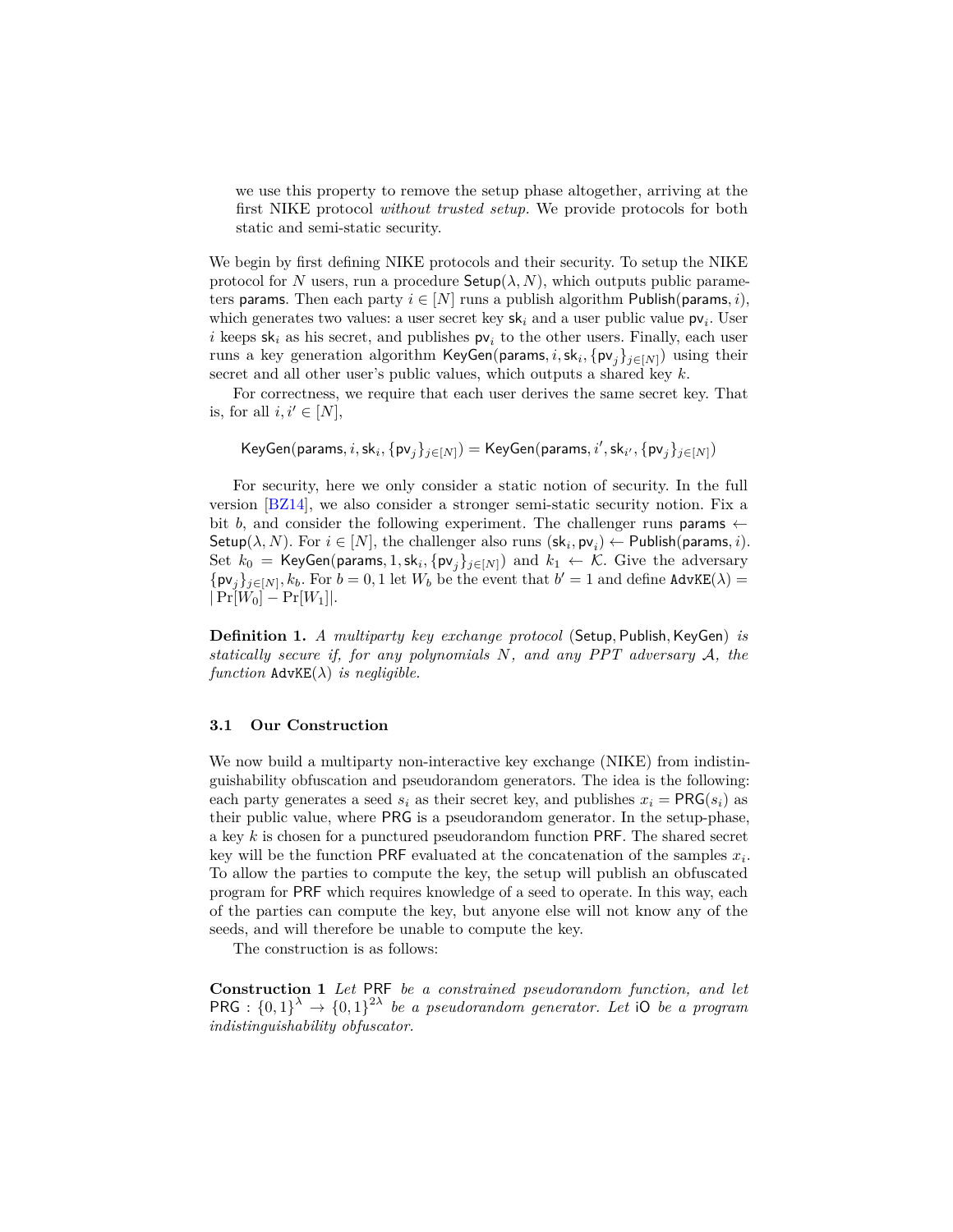- $-$  Setup( $\lambda, G, N$ )*: Sets up the key exchange protocol supporting at most N users and allowing any group of at most G users to compute a shared secret key. Choose a random key to obtain an instance of a pseudorandom function* PRF*. Build the program*  $P_{KE}$  *in Figure [2,](#page-10-0) padded to the appropriate length*<sup>[1](#page-10-1)</sup>. Also *choose a random*  $x_0 \in \{0,1\}^{2\lambda}$ . Output  $P_{i0} = iO(P_{KE})$  and  $x_0$  as the public *parameters.*
- $\left\{\n\begin{array}{l}\n\text{ Publish}(\lambda): \text{ Party } i \text{ chooses a random seed } s_i \in \{0,1\}^\lambda \text{ as a secret key, and}\n\end{array}\n\right\}$  $public x_i = PRG(s_i)$
- **–** KeyGen(*P*iO*, x*0*, i, s<sup>i</sup> , S,* {*xi*}*i*∈*S*)*: Abort if* |*S*| *> G or i /*∈ *S. Let S*(*j*) *denote the j*<sup>th</sup> index in *S*, and  $S^{-1}(k)$  for  $k \in S$  be the inverse. Let

$$
\hat{x}_j = \begin{cases} x_{S(j)} & \text{if } j \le |S| \\ x_0 & \text{if } j > |S| \end{cases}
$$

*Run*  $P_{i0}$  *on*  $(\hat{x}_1, ..., \hat{x}_G, S^{-1}(i), s_i)$  *to obtain*  $k = \text{PRF}(\hat{x}_1, ..., \hat{x}_G)$  *or* ⊥*.* 

<span id="page-10-0"></span>**Inputs:**  $\hat{x}_1, \dots, \hat{x}_G \in \mathcal{X}^G, i \in [G], s \in \mathcal{S}$ **Constants:** PRF

1. If  $\hat{x}_i \neq \textsf{PRG}(s)$ , output ⊥

2. Otherwise, output  $PRF(\hat{x}_1, \hat{x}_2, \ldots, \hat{x}_G)$ 

**Fig. 2:** The program  $P_{KE}$  (same as Figure [1\)](#page-2-0).

Correctness is trivial by inspection. For security, we consider two cases. If PRF is a punctured PRF, then we get static security. If PRF is a constrained PRF for circuit predicates, then our construction actually achieves a semi-static notion of security (as defined in the full version [\[BZ14\]](#page-16-3)). Security is summarized by the following theorem:

<span id="page-10-2"></span>**Theorem 2.** *If* PRG *is a secure pseudorandom generator,* PRF *a secure punctured PRF, and* iO *a secure indistinguishability obfuscator, then Construction [1](#page-9-0) is a statically secure NIKE. If, in addition,* PRF *is a secure constrained PRF for circuit predicates, then Construction [1](#page-9-0) is semi-statically secure.*

*Removing trusted setup.* Before proving Theorem [2,](#page-10-2) notice that if the adversary is able to learn the random coins used by Setup, he will be able to break the scheme. All prior key exchange protocols [\[GGH13a,](#page-17-2)[CLT13\]](#page-16-0) also suffer from this weakness. However, note that, unlike previous protocols, Publish does not depend on params. This allows us to remove trusted setup as follows: each user runs both Setup and Publish, and publishes their own public parameters params<sub>*i*</sub> along with  $x_i$ . Then

<span id="page-10-1"></span><sup>&</sup>lt;sup>1</sup> To prove security, we will replace  $P_{KE}$  with the obfuscation of another program  $P'_{KE}$ , which may be larger than  $P_{KE}$ . In order for the obfuscations to be indistinguishable, both programs must have the same size.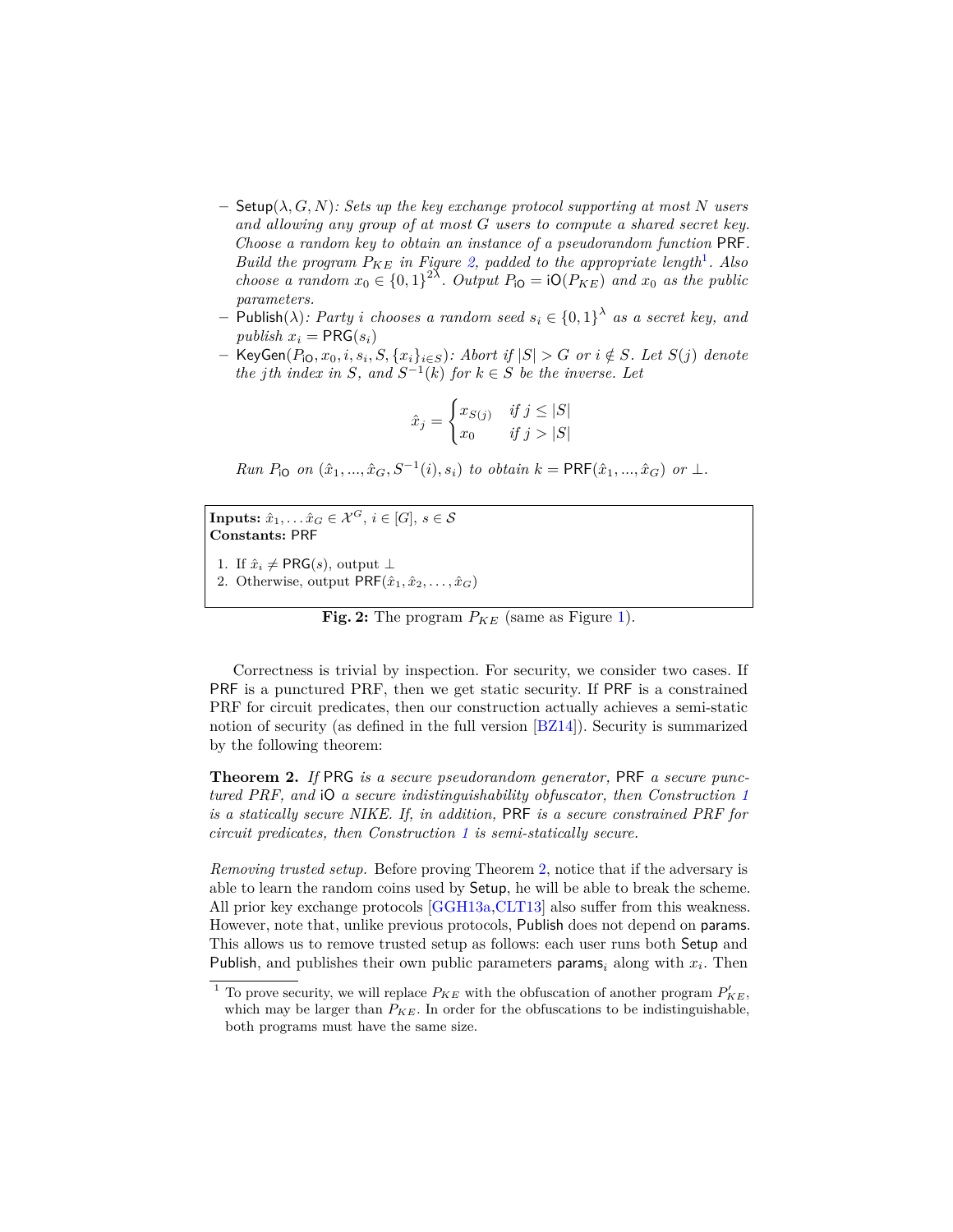in KeyGen, choose some  $\mathsf{params}_i$  in a canonical way (say, corresponding smallest  $x_i$  when treated as an integer), and run the original key exchange protocol using params = params*<sup>i</sup>* . Now there is no setup, and static security follows from the static security of the original scheme. However, in the full version [\[BZ14\]](#page-16-3) we show that semi-static does not follow. Instead, in the full version we give a modified construction that achieves semi-static security.

The proof of Theorem [2](#page-10-2) is given in the full version [\[BZ14\]](#page-16-3). Here we sketch the main idea:

**Proof sketch.** For simplicity, assume  $G = N$ , though it is easy to generalize to  $N > G$ . In the static security game, the challenger draws  $N$  random seeds  $s_i^*$ , and lets  $x_i^* = \text{PRG}(s_i^*)$ . It also constructs an obfuscation of the program  $P_{KE}$  in Figure [2.](#page-10-0) Then it gives this obfuscation, all of the  $x_i^*$ , and a challenge key  $k^*$  to the adversary A. A then outputs its guess for whether  $k^* = \text{PRF}(x_1^*, \ldots, x_N^*)$  or not. We first slightly change the game by choosing the  $x_i^*$  uniformly at random in  $\{0,1\}^{2\lambda}$ . The security of **PRG** shows that this modification at most negligibly changes  $\mathcal{A}$ 's advantage. Because the image of PRG is so much bigger than its domain, with high probability, none of the  $x_i^*$  are in the image of PRG. Thus, we can modify  $P_{KE}$  to obtain a new program  $P'_{KE}$  that aborts whenever an input  $x_i$ equals  $x_i^*$  for some *i* and this does not change the functionality of  $P_{KE}$ . Now  $P'_{KE}$ never evaluates PRF on the point  $(x_1^*, \ldots, x_N^*)$ , so we can puncture PRF at that point, and include only the punctured program in  $P'_{KE}$ . The indistinguishability of obfuscations shows that these modifications are undetectable by  $A$ . We can simulate the view of  $A$  using only the punctured PRF, and  $A$  still succeeds with non-negligible probability. However, A now distinguishes the correct value of PRF at the puncture point from a truly random value, violating the security of PRF. For semi-static security, we need to puncture PRF at all points corresponding to the various subsets the adversary may challenge on, which we do using a PRF for circuit predicates.  $\Box$ 

## **4 Traitor Tracing With Small Parameters**

In this section, we present a private linear broadcast encryption (PLBE) scheme, which has short ciphertexts, secret keys, and public keys. Boneh, Sahai, and Waters [\[BSW06\]](#page-16-6) show that this implies a fully collusion resistant traitor tracing system with the same parameters.

Our approach gives a more general primitive called a recipient private broadcast system. Informally, a recipient private broadcast system allows the broadcaster to broadcast a message to a subset of *N* users. For security, we require that any user outside of the recipient set cannot learn the message, and each user only learns one bit of information about the recipient set: whether or not they are in it. We give a formal definition in the full version [\[BZ14\]](#page-16-3). Private linear broadcast encryption is recipient broadcast encryption where the only recipient sets allowed are  $\emptyset = [0], [1], \ldots, [N]$ .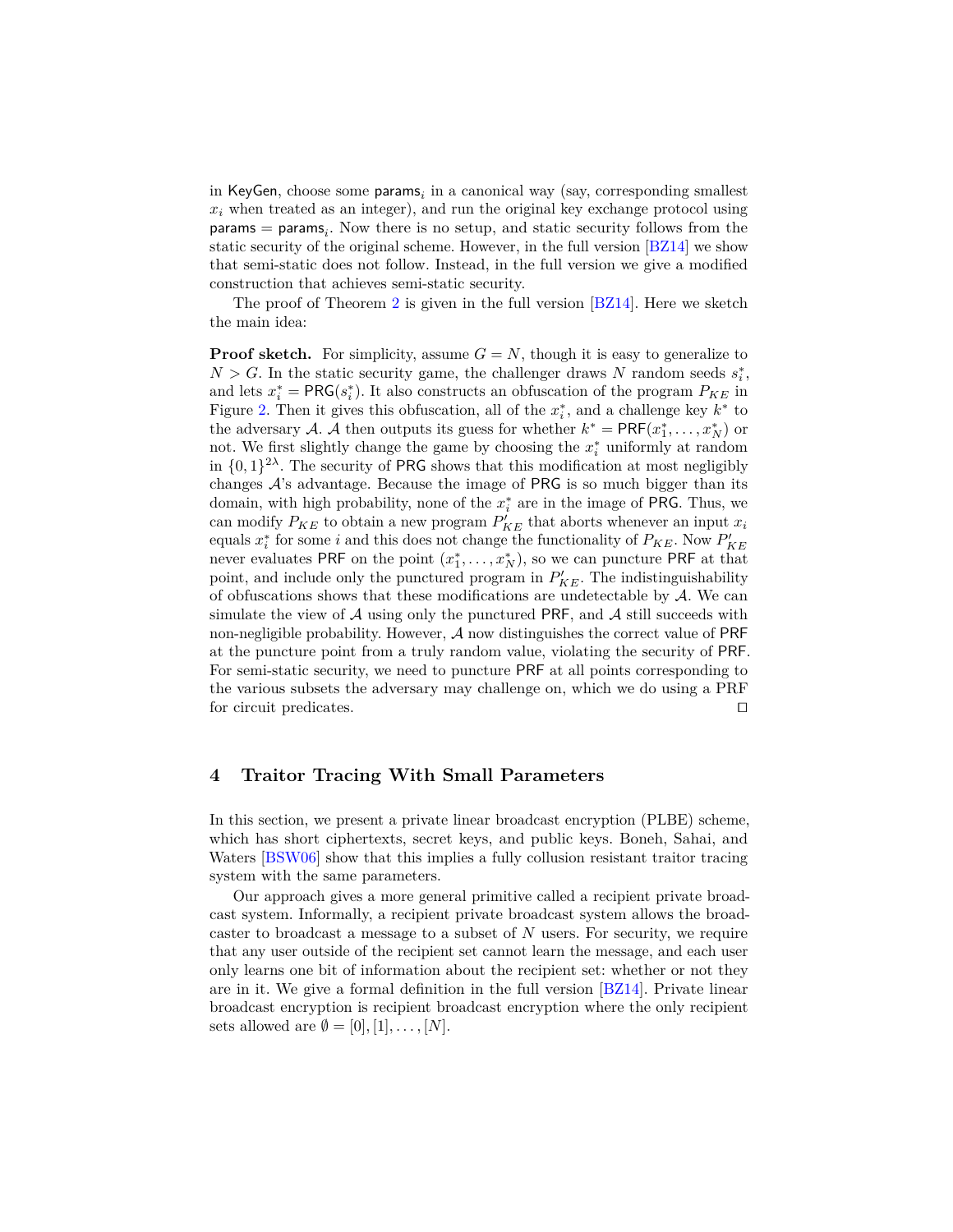To setup a PLBE scheme for *N* users, run a setup procedure  $\mathsf{Setup}(\lambda,N)$ , which outputs public parameters **params** and user secret keys  $\{sk_i\}_{i\in[N]}$  for each user. Distribute  $sk_i$  to user *i*. To encrypt to a set  $[j]$ , run an encryption algorithm Enc(params*, j*) to obtain a header Hdr and message encryption key *k*. Use *k* to encrypt the message, and broadcast Hdr along with the resulting ciphertext. A user  $i \leq j$  decrypts by running  $\mathsf{Dec}(\mathsf{params}, \mathsf{sk}_i, \mathsf{Hdr})$ , which outputs the message encryption key that can be used to actually decrypt the ciphertext.

For correctness, we require that any encryption to a set [*i*] can be decrypted by any user in [*j*]. In other words, if  $(Hdr, k) \leftarrow Enc(\text{params}, j)$ , then Dec(params, sk<sub>*i*</sub>, Hdr) =  $k$  for  $i \leq j$ .

For security, we have two experiments: semantic security and recipient privacy. For semantic security, fix a bit *b* and consider the following experiment. The adversary commits to a set [*j*]. The challenger then runs params,  $\{sk_i\}_{i\in[N]} \leftarrow$  $G(\lambda, N)$ , and then gives params as well as the secret keys  $\{sk_i\}_{i>j}$  for users not in [*j*] to the adversary. The challenger also runs  $(Hdr, k_0) \leftarrow Enc(\text{params}, j)$ , and generates  $k_1 \leftarrow \mathcal{K}$ , and gives Hdr,  $k_b$ . The adversary outputs a guess *b'* for *b*. For  $b = 0, 1$  let  $W_b$  be the event that  $b' = 1$  and  $\text{PLBE}_{ss}^{(\text{adv})}(\lambda) = |\Pr[W_0] - \Pr[W_1]|$ .

For recipient privacy, also fix a bit  $b$ . The adversary commits to a user  $i^*$ . The challenger runs params,  $\{sk_i\}_{i\in[N]} \leftarrow G(\lambda, N)$ , and gives params as well as the secret keys  $\{sk_i\}_{i\neq i^*}$  for all users except  $i^*$  to the adversary. The challenger also runs (Hdr, k) ← Enc(params,  $i^* - b$ ) and gives Hdr to the adversary. The adversary outputs a guess *b*<sup> $\prime$ </sup> for *b*. For  $b = 0, 1$  let  $W_b$  be the event that  $b' = 1$ and  $\text{PLBE}_{\text{RP}}^{\text{(adv)}}(\lambda) = |\Pr[W_0] - \Pr[W_1]|$ .

**Definition 2.** *A private linear broadcast (PLBE) scheme* (Setup*,* Publish*,*KeyGen) *is secure if, for any polynomials N, and any PPT adversary* A*, the functions*  $\text{PLE}_{\text{SS}}^{(adv)}(\lambda)$  and  $\text{PLE}_{\text{RP}}^{(adv)}(\lambda)$  are negligible.

#### **4.1 Private broadcast encryption: first construction**

*Construction overview.* Since a broadcast ciphertext should reveal as little as possible about the recipient set *S* our plan is to embed an encryption of the set *S* in the broadcast ciphertext. The public-key will contain an obfuscated program that decrypts the encrypted recipient set *S* and then outputs a message decryption key only if the recipient can prove it is a member of *S*. However, encrypting the set *S* so that we can prove security using iO is non-trivial, and requires a certain type of encryption system.

In more detail, each user's private key will be a random seed *s<sup>i</sup>* , and we let  $x_i = PRG(s_i)$  as in the previous section. We need to allow user *i* to learn the message decryption key for all sets *S* containing *i*. To that end, we include in the public key an obfuscated program that takes three inputs: an encrypted recipient set, an index *i*, and a seed *s<sup>i</sup>* . The program decrypts the encrypted set, checks that the index  $i$  is in the set, and that the seed  $s_i$  is correct for that index (i.e.  $x_i = PRG(s_i)$ ). If all the checks pass, the program evaluates some pseudorandom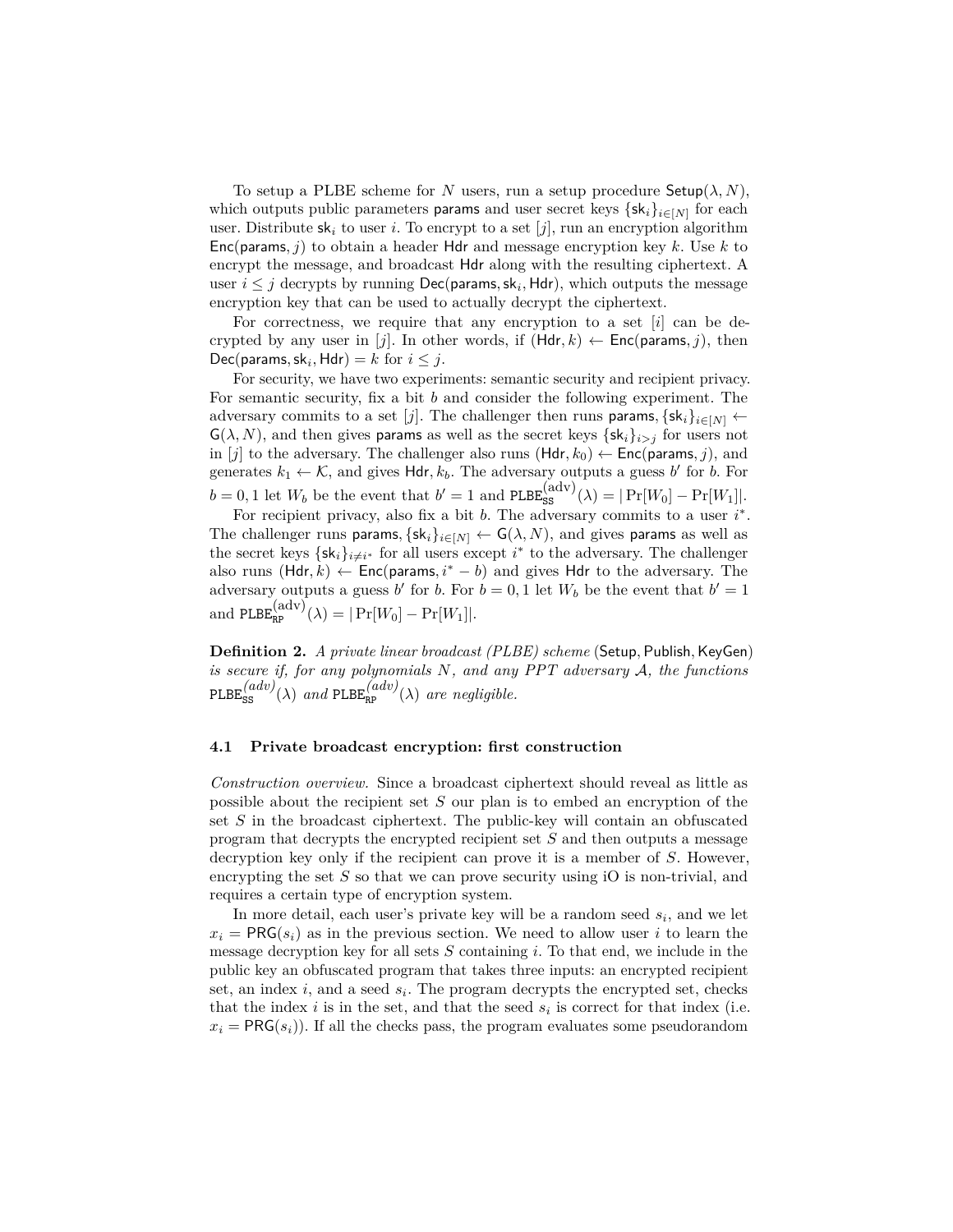function on the ciphertext to obtain the message decryption key and outputs that key.

We immediately see a problem with the description above: the obfuscated program must, at a minimum, have each of the  $x_i$  embedded in it, making the program and hence the public key linear in size. To keep the public key short, we instead generate the seeds  $s_i$  using a pseudorandom function  $PRF_{sk}: s_i = PRF_{sk}(i)$ . We then have the program compute the  $x_i$  on the fly as  $x_i = \text{PRG}(\text{PRF}_{sk}(i)).$ 

Another problem with the above description is that encrypting the recipient set *S* using a generic CPA-secure encryption scheme is insufficient for providing recipient privacy. The problem is that ciphertexts may be malleable: an attacker may be able to transform an encryption of a set *S* containing user *i* into an encryption of a set  $S'$  containing user *j* instead (that is, *j* is in  $S'$  if and only if *i* is in *S*). Now the attacker can use user *j*'s secret key to decrypt the broadcast ciphertext. If decryption succeeds the attacker learns that user *i* is in the original ciphertext's recipient set, despite not having user *i*'s secret key. This violates recipient privacy.

To solve this problem, we authenticate the encrypted recipient set using a message authentication code (MAC). However, proving security is a bit challenging because the decryption program must include the secret MAC key, and we need to ensure that this key does not leak to the attacker. We do so by implementing the MAC using a constrained PRF that supports interval constraints. We then prove that this is sufficient to thwart the aforementioned malleability attacks and allows us to prove security of the scheme.

We now present our private linear broadcast construction (i.e. the case where  $S = Lin_N$ ). We first present a private-key variant, where a secret broadcast key is required to encrypt. In the full version [\[BZ14\]](#page-16-3), we show how to make the system public-key. We discuss extending this construction to other set systems at the end of the section.

<span id="page-13-0"></span>**Construction 3** *Our traitor tracing scheme consists of three algorithms* (Setup*,* Enc*,* Dec) *defined as follows:*

- $-$  Setup $(\lambda, N)$ *: Let*  $\mathsf{PRF}_{enc} : \{0, 1\}^{2\lambda} \to [N]$  and  $\mathsf{PRF}_{key} : \{0, 1\}^{2\lambda} \times \{0, \ldots, N\}$  $\rightarrow$  {0,1}<sup> $\lambda$ </sup> be punctured PRFs and PRF<sub>mac</sub> : {0,1}<sup>2</sup> $\lambda$ </sup>  $\times$  {0,..., N}  $\rightarrow$  {0,1}<sup> $\lambda$ </sup> *and*  $\text{PRF}_{sk} : [N] \to \{0,1\}^{\lambda}$  *be interval constrained PRFs. Let*  $s_i \leftarrow \text{PRF}_{sk}(i)$ *for each*  $i \in [N]$ *. Let*  $P_{TT-\text{Dec}}$  *be the program in Figure [3,](#page-14-0) padded to the appropriate length. User i's secret key is si, and the public parameters are*  $\text{params} = P_{\text{Dec}} = \text{iO}(P_{TT-\text{Dec}}).$
- $-$  Enc((PRF<sub>enc</sub>, PRF<sub>mac</sub>, PRF<sub>key</sub>), [*j*])*: Pick a random*  $r \in \{0,1\}^{2\lambda}$ , and let  $c_1 \leftarrow \text{PRF}_{enc}(r) + j \mod (N + 1)$ *. Let*  $c_2 \leftarrow \text{PRF}_{mac}(r, c_1)$ *. Finally, let k* ← PRF<sub>*key*</sub> $(r, c_1)$ *. Output* (Hdr =  $(r, c_1, c_2)$ *, k*).  $-$  Dec(params,  $s_i$ ,  $i$ ,  $r$ ,  $c$ )*:*  $Run \; k \leftarrow P_{\mathsf{Dec}}(r, c, s_i, i)$ .

*A public-key system.* As described, our scheme requires a secret broadcast key in order to encrypt. However, using the trick of Sahai and Waters [\[SW13\]](#page-18-0), we show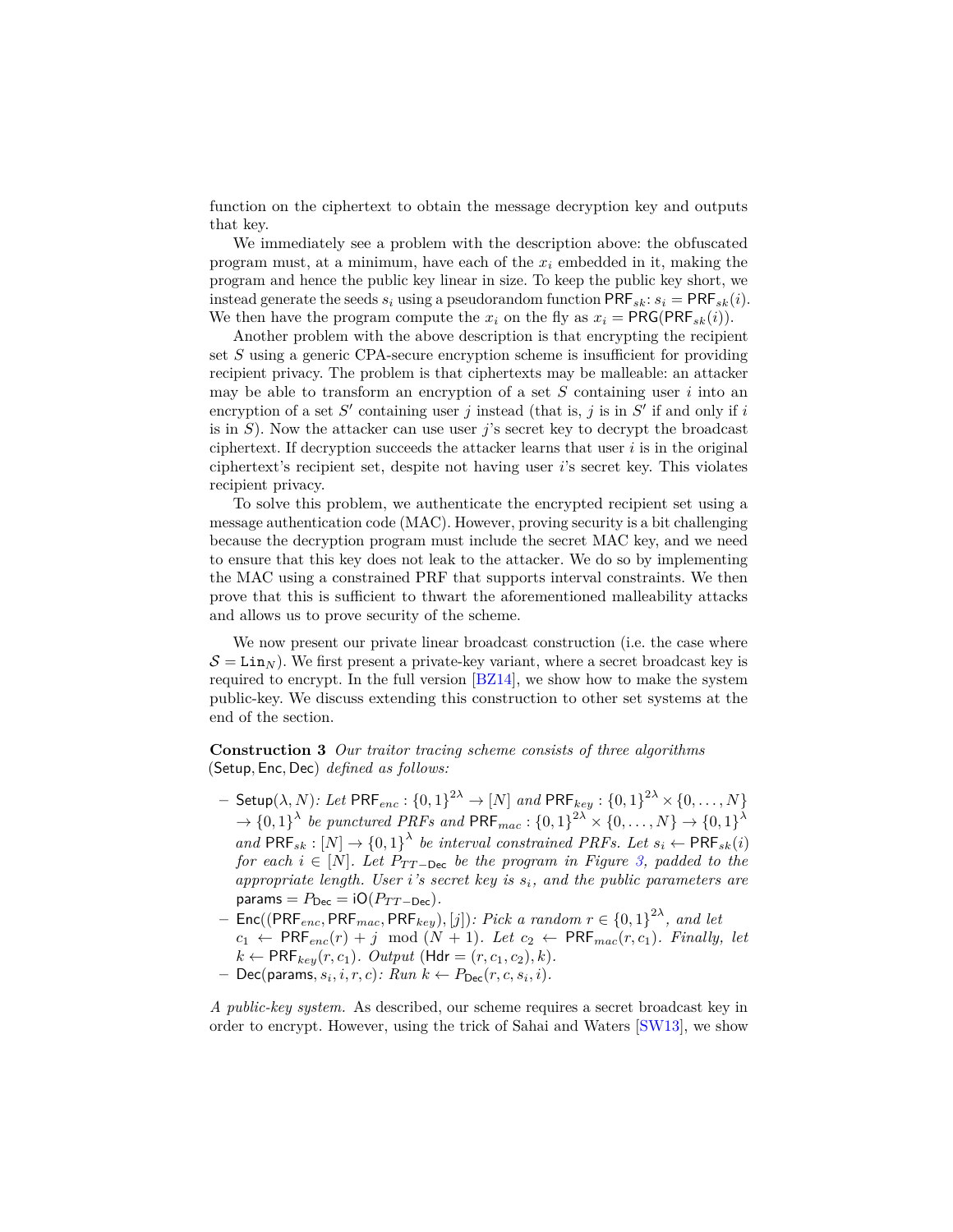<span id="page-14-0"></span>**Inputs:** *r, c*1*, c*2*, s, i* **Constants:** PRF*enc,* PRF*mac,* PRF*key,* PRF*sk* 1. Let  $j \leftarrow c_1 - PRF_1(r) \mod (N+1)$ 2. Let  $x \leftarrow \text{PRG}(\text{PRF}_{sk}(i))$ 3. Let  $y \leftarrow \text{PRG}(\text{PRF}_{mac}(r, c_1))$ 4. Check that  $PRG(s) = x$ ,  $PRG(c_2) = y$ , and  $i \leq j$ . If check fails, output  $\perp$  and stop 5. Otherwise, output PRF*key*(*r, c*1)

**Fig. 3:** The program  $P_{TT-\text{Dec}}$ .

in the full version [\[BZ14\]](#page-16-3) how to include in the public parameters an obfuscated program that allows anyone to encrypt.

In our public key scheme, secret keys have length  $\lambda$ , and ciphertexts have size  $3\lambda + \log(N + 1)$ . The public key consists of two obfuscated programs. The size of these programs is only dependent polylogarithmically on the number of users, so the obfuscated programs will have size  $\text{poly}(\log N, \lambda)$ . Therefore, we simultaneously achieve small ciphertexts, secret keys, and public keys. Security is given by the following theorem:

**Theorem 4.** *If* PRF*enc and* PRF*key are secure punctured PRFs,* PRF*mac and* PRF*sk are secure interval constrained PRFs, and* PRG *is a secure pseudorandom generator, then* (Setup*,* Enc*,* Dec) *in Construction [3](#page-13-0) is an adaptively secure private linear broadcast encryption scheme.*

The proof is given in the full version [\[BZ14\]](#page-16-3). Here we sketch the main ideas:

**Proof sketch.** We must prove that our scheme is both semantically secure and has recipient privacy. For semantic security, the adversary  $A$  commits to a set  $[j^*]$ , and receives the secret keys  $s_i$  for all  $i > j^*$ . A also receives the obfuscation of  $P_{TT-\text{Dec}}$ , as well as a challenge  $(r^*, c_1^*, c_2^*)$  that is an encryption to the set [j<sup>\*</sup>], and a key k<sup>\*</sup>. A must distinguish the correct k<sup>\*</sup> from random. Our first step is to modify  $P_{TT-\text{Dec}}$  by puncturing PRF<sub>sk</sub> at each key that A does not receive, and hard-code the values  $x_i = \text{PRG}(\text{PRF}_{sk}(i))$  into  $P_{TT-\text{Dec}}$  so that is correctly decrypts all valid ciphertexts. This does not change the functionality of  $P_{TT-\text{Dec}}$ . We then replace these  $x_i$  with random values in  $\{0,1\}^{2\lambda}$ , and the security of  $PRF_{sk}$  and PRG shows that this change is undetectable by A. Now, with overwhelming probability, none of the  $x_i$  for  $i \leq j^*$  are in the image of **PRG**, so we can modify  $P_{TT-\text{Dec}}$  to abort if  $i \leq j^*$ . On the challenge ciphertext,  $j = j^*$ , the *P*<sub>*TT* − Dec will also abort if  $i > j^*$ , meaning *P*<sub>*T*</sub> *T* − Dec will always abort.</sub> Therefore, we can puncture  $\mathsf{PRF}_{key}$  at  $(r^*, c_1^*)$  without modifying the functionality of  $P_{TT}$  –Dec. The indistinguishability of obfuscations shows that these changes are undetectable. However,  $A$  now distinguishes the correct value of  $PRF_{key}$  ad  $(r^*, c_1^*)$  from random, violating the security of  $\mathsf{PRF}_{key}$ . One problem with the above proof is that hard-coding all  $x_i$  into  $P_{TT-\text{Dec}}$  expands its size considerably. We show in the full version [\[BZ14\]](#page-16-3) how to puncture PRF*sk*, one user at a time, using a sequence of hybrids while keeping  $P_{TT−\text{Dec}}$  small.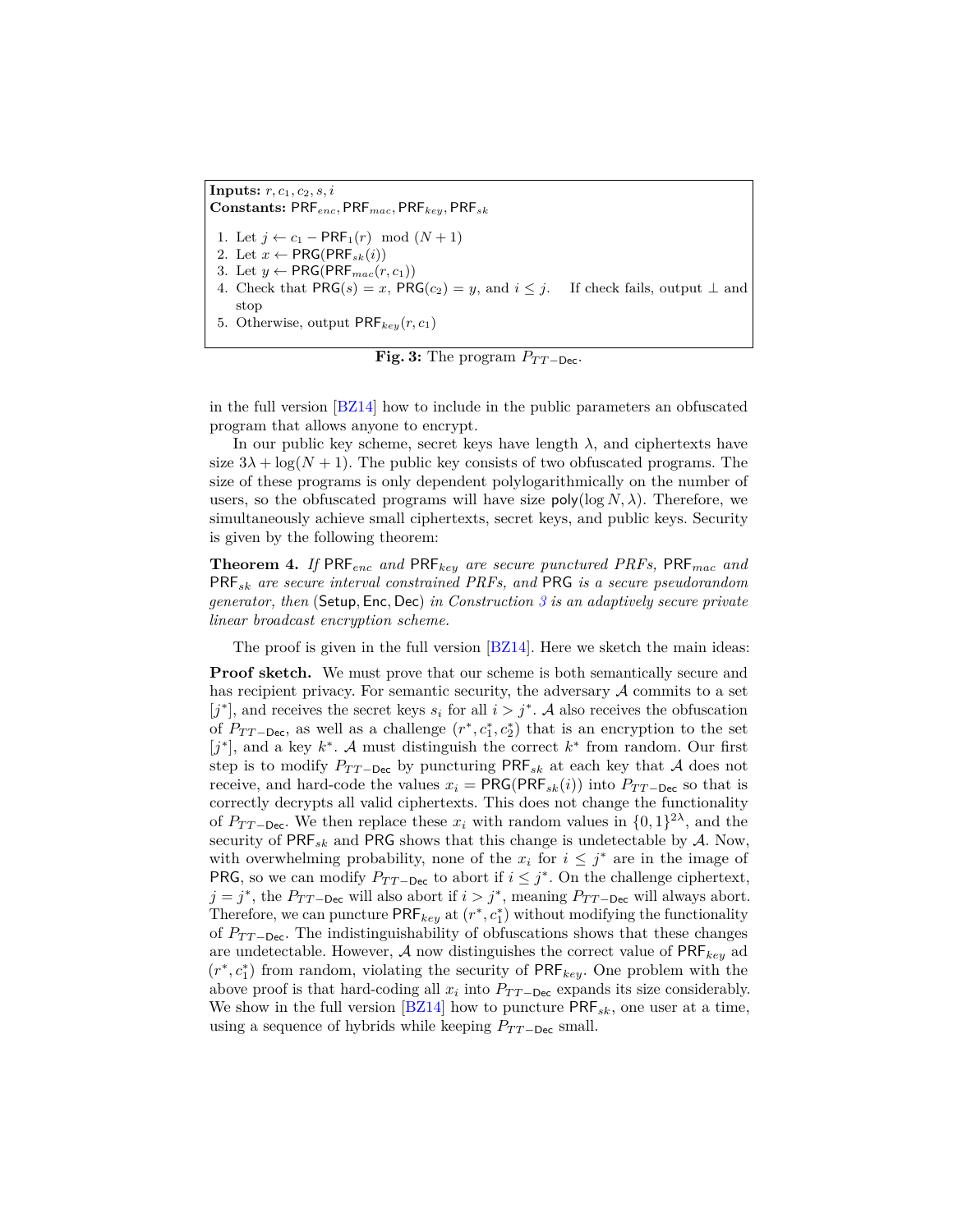For recipient privacy, the proof is more complicated but similar. Here, A commits to a *j*<sup>\*</sup>, and receives all secret keys except those for user *j*<sup>\*</sup> and and encryption to the set  $[j^* - b]$  for some  $b \in \{0, 1\}$ . A must determine *b*. Similar to the semantic security case, we puncture  $\mathsf{PRF}_{sk}$  at  $j^*$  and replace  $x_{j^*}$  = PRG(PRF<sub>*sk*</sub>(*j*<sup>\*</sup>)) with a truly random value in  $\{0,1\}^{2\lambda}$ , and then modify  $\hat{P}_{TT-\text{Dec}}$  so that it aborts if  $i = j^*$ . Now we puncture PRF<sub>*mac*</sub> at all points  $(r^*, c_1)$ , and hard-code  $y_{c_1}$  = PRG(PRF<sub>mac</sub>( $r^*$ ,  $c_1$ )) into  $P_{TT-\text{Dec}}$ . For each  $c_1 \neq c_1^*$ , we replace  $y_{c_1}$  with a truly random value in  $\{0,1\}^{2\lambda}$ . Similar to the semantic security proof, we have to puncture iteratively in order to keep the program size small. At this point, the only  $(r^*, c_1, c_2)$  that authenticates is the challenge ciphertext itself. This means we can puncture PRF*enc* at *r* ∗ , and hard-code the necessary values to decrypt the challenge ciphertext, including  $z^* = \text{PRF}_{enc}(r^*)$ . The security of  $PRF<sub>enc</sub>$  shows that we can replace  $z^*$  with a truly random value. At this point,  $c_1^* = j^* - b + z^*$ . As we show in the full version [\[BZ14\]](#page-16-3), in the  $b = 0$  case, we can replace  $z^*$  with  $z^* - 1$  without changing the functionality of  $P_{TT-\text{Dec}}$ . However, moving to  $z^* - 1$  also moves us to the  $b = 1$  case, meaning that A actually breaks the indistinguishability of obfuscations.  $\Box$ 

## **4.2 Extension to Other Set Systems**

Construction [3](#page-13-0) easily extends the other classes of recipient sets — for example, the set of all subsets of  $[N]$ , or the subsets of size exactly r. Ciphertexts will simply be an encryption of (the description of) the recipient set, and the obfuscated program will output the PRF applied to the ciphertext only if the user can supply a valid seed for one of the users in the set. However, now the number of possible recipient sets is exponential, and consequently our security reduction becomes non-polynomial. In the full version [\[BZ14\]](#page-16-3), we give a different construction that has a polynomial security proof for these classes of recipient sets. However, the public key size becomes  $N^{O(1)}$ .

*Acknowledgments.* This work is supported by NSF, DARPA, IARPA, and others, as listed in the full version.

## **References**

- <span id="page-15-1"></span>BBW06. Adam Barth, Dan Boneh, and Brent Waters. Privacy in encrypted content distribution using private broadcast encryption. In *Financial Cryptography*, pages 52–64, 2006.
- <span id="page-15-0"></span>BGI<sup>+</sup>01. Boaz Barak, Oded Goldreich, Russell Impagliazzo, Steven Rudich, Amit Sahai, Salil Vadhan, and Ke Yang. On the (Im)possibility of obfuscating programs. In *Advances in Cryptology — CRYPTO 2001*, number Im, 2001.
- <span id="page-15-2"></span>BGI13. Elette Boyle, Shafi Goldwasser, and Ioana Ivan. Functional signatures and pseudorandom functions. Cryptology ePrint Archive, Report 2013/401, 2013.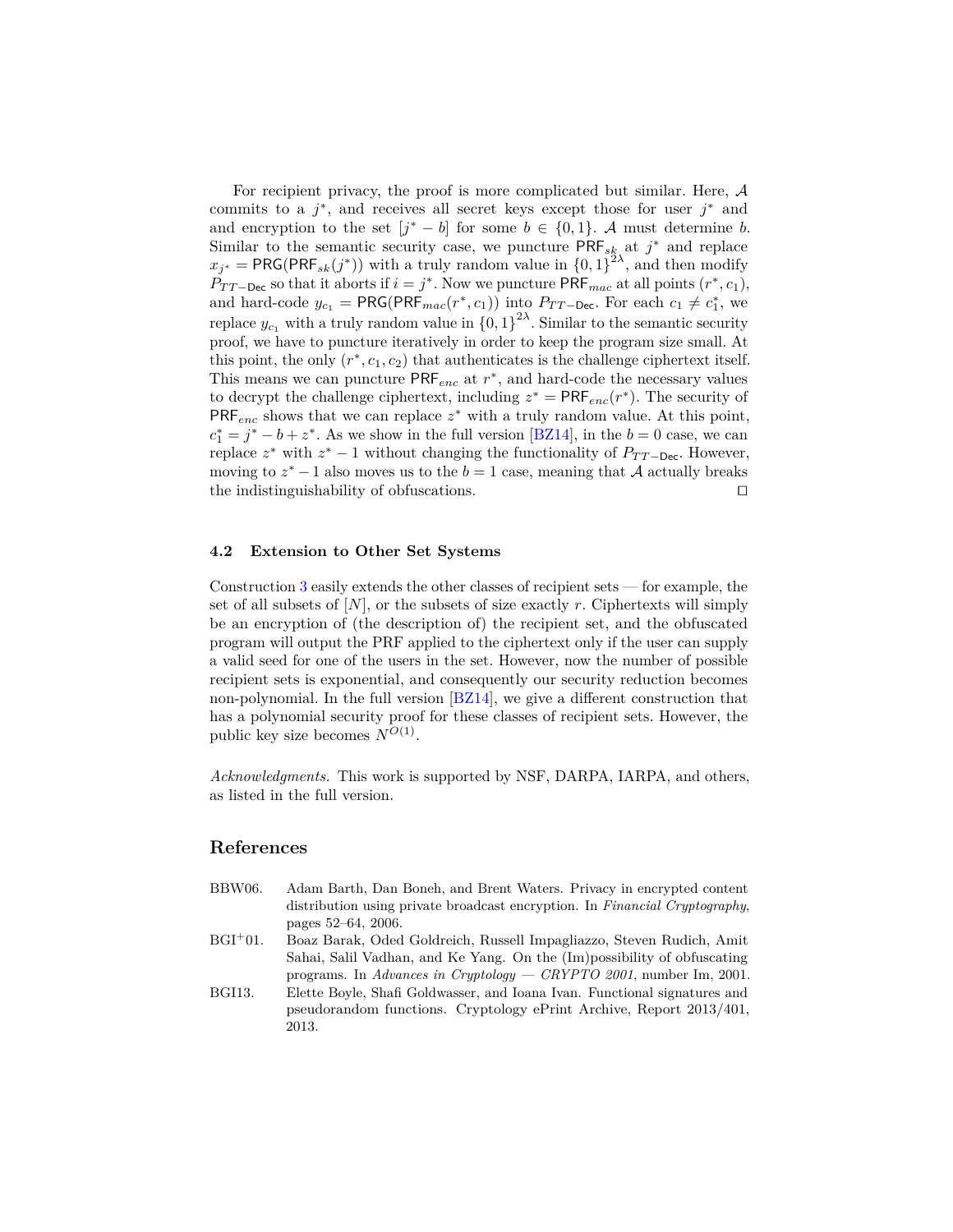- <span id="page-16-12"></span>BGK<sup>+</sup>13. Boaz Barak, Sanjam Garg, Yael Tauman Kalai, Omer Paneth, and Amit Sahai. Protecting obfuscation against algebraic attacks. Cryptology ePrint Archive, Report 2013/631, 2013. <http://eprint.iacr.org/>.
- <span id="page-16-4"></span>BGW05. Dan Boneh, Craig Gentry, and Brent Waters. Collusion resistant broadcast encryption with short ciphertexts and private keys. *Advances in Cryptology — CRYPTO 2005*, pages 1–19, 2005.
- <span id="page-16-16"></span>BN08. Dan Boneh and Moni Naor. Traitor tracing with constant size ciphertext. In *ACM Conference on Computer and Communications Security*, pages 501–510, 2008.
- <span id="page-16-10"></span>BR13a. Zvika Brakerski and Guy N. Rothblum. Black-box obfuscation for d-cnfs. Cryptology ePrint Archive, Report 2013/557, 2013. [http://eprint.iacr.](http://eprint.iacr.org/) [org/](http://eprint.iacr.org/).
- <span id="page-16-11"></span>BR13b. Zvika Brakerski and Guy N. Rothblum. Virtual black-box obfuscation for all circuits via generic graded encoding. Cryptology ePrint Archive, Report 2013/563, 2013. <http://eprint.iacr.org/>.
- <span id="page-16-1"></span>BS03. Dan Boneh and Alice Silverberg. Applications of multilinear forms to cryptography. *Contemporary Mathematics*, 324:71–90, 2003.
- <span id="page-16-6"></span>BSW06. Dan Boneh, Amit Sahai, and Brent Waters. Fully Collusion Resistant Traitor Tracing with Short Ciphertexts and Private Keys. *Advances in Cryptology – EUROCRYPT 2006*, pages 573–592, 2006.
- <span id="page-16-15"></span>BW06. Dan Boneh and Brent Waters. A fully collusion resistant broadcast trace and revoke system with public traceability. In *ACM Conference on Computer and Communication Security (CCS)*, 2006.
- <span id="page-16-2"></span>BW13. Dan Boneh and Brent Waters. Constrained Pseudorandom Functions and Their Applications. *Advances in Cryptology — AsiaCrypt 2013*, pages 1–23, 2013.
- <span id="page-16-14"></span>BWZ14. Dan Boneh, Brent Waters, and Mark Zhandry. Low overhead broadcast encryption from multilinear maps. In *Proceedings of CRYPTO*, 2014.
- <span id="page-16-3"></span>BZ14. Dan Boneh and Mark Zhandry. Multiparty key exchange, efficient traitor tracing, and more from indistinguishability obfuscation. In *Proceedings of CRYPTO*, 2014. Full version available at the Cryptology ePrint Archives <http://eprint.iacr.org/2013/642>.
- <span id="page-16-7"></span>Can97. Ran Canetti. Towards realizing random oracles: Hash functions that hide all partial information. *Advances in Cryptology — CRYPTO 1997*, pages 455–469, 1997.
- <span id="page-16-5"></span>CFN94. Benny Chor, Amos Fiat, and Moni Naor. Tracing traitors. In *CRYPTO*, pages 257–270, 1994.
- <span id="page-16-0"></span>CLT13. Jéan-Sebastien Coron, Tancède Lepoint, and Mehdi Tibouchi. Practical Multilinear Maps over the Integers. *Advances in Cryptology — CRYPTO 2013*, pages 1–22, 2013.
- <span id="page-16-8"></span>CMR98. Ran Canetti, Daniele Micciancio, and Omer Reingold. Perfectly One-Way Probabilistic Hash Functions. *Proc. of STOC 1998*, pages 131–140, 1998.
- <span id="page-16-17"></span>CPP05. Hervé Chabanne, Duong Hieu Phan, and David Pointcheval. Public traceability in traitor tracing schemes. In *EUROCRYPT'05*, pages 542–558, 2005.
- <span id="page-16-9"></span>CRV10. Ran Canetti, Guy N Rothblum, and Mayank Varia. Obfuscation of hyperplane membership. *Theory of Cryptography Conference 2010*, 5978:72–89, 2010.
- <span id="page-16-13"></span>Del07. Cécile Delerablée. Identity-Based Broadcast Encryption with Constant Size Ciphertexts and Private Keys. 2:200–215, 2007.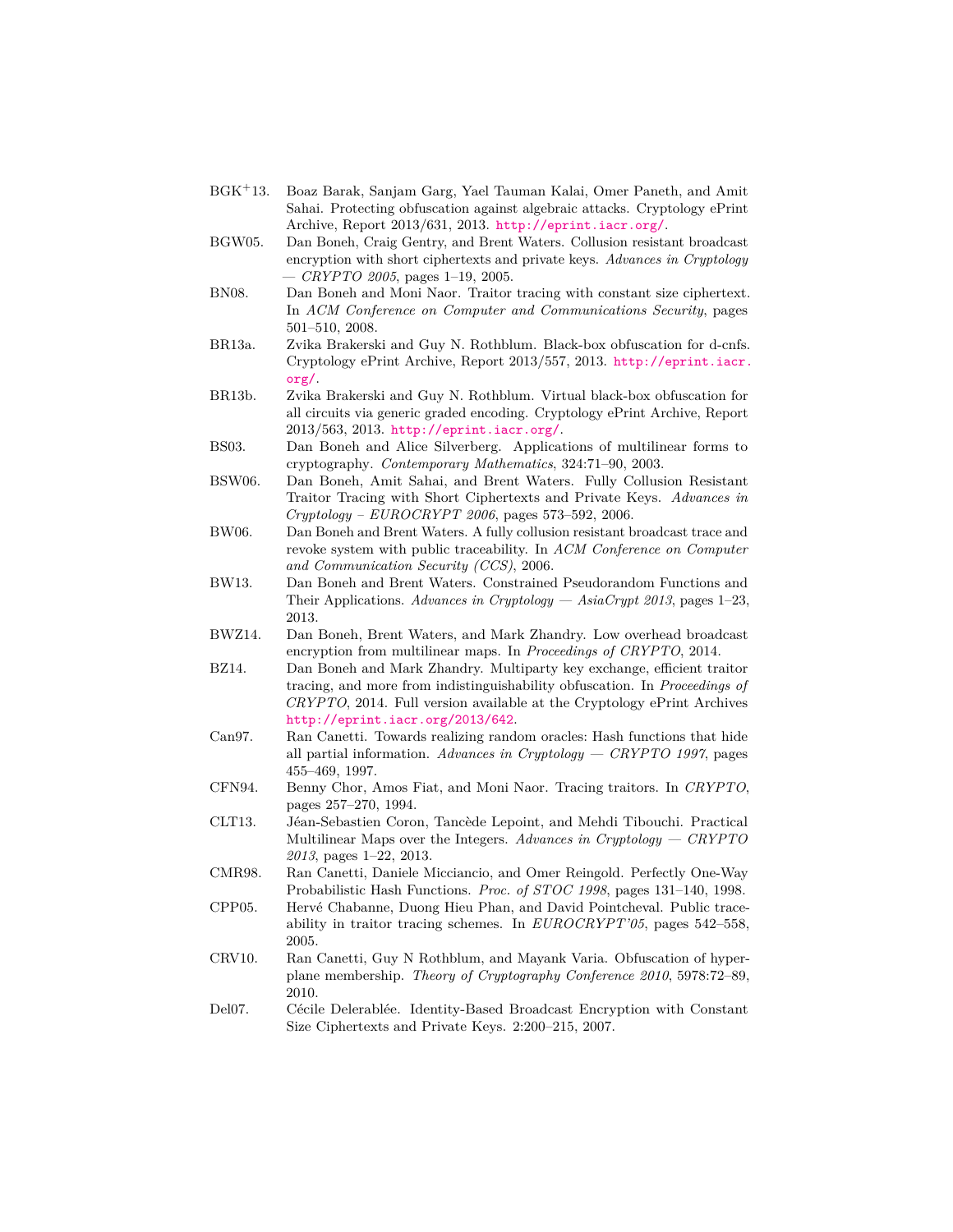- <span id="page-17-13"></span>DF02. Yevgeniy Dodis and Nelly Fazio. Public key broadcast encryption for stateless receivers. In *Proceedings of the Digital Rights Management Workshop 2002*, volume 2696 of *LNCS*, pages 61–80. Springer, 2002.
- <span id="page-17-14"></span>DF03. Y. Dodis and N. Fazio. Public key broadcast encryption secure against adaptive chosen ciphertext attack. In *Workshop on Public Key Cryptography (PKC)*, 2003.
- <span id="page-17-10"></span>DNR<sup>+</sup>09. Cynthia Dwork, Moni Naor, Omer Reingold, Guy N Rothblum, and Salil Vadhan. On the complexity of differentially private data release: efficient algorithms and hardness results. In *Proceedings of STOC 2009*, 2009.
- <span id="page-17-8"></span>DPP07. Cécile Delerablée, Pascal Paillier, and David Pointcheval. Fully collusion secure dynamic broadcast encryption with constant-size ciphertexts or decryption keys. *PAIRING 2007*, (July), 2007.
- <span id="page-17-4"></span>FHKP13. Eduarda S.V. Freire, Dennis Hofheinz, Eike Kiltz, and Kenny Paterson. Non-interactive key exchange. In *Public-Key Cryptography*, pages 1–28, 2013.
- <span id="page-17-5"></span>FHPS13. Eduarda S.V. Freire, Dennis Hofheinz, Kenneth G. Paterson, and Christoph Striecks. Programmable hash functions in the multilinear setting. In *CRYPTO 2103*, pages 513–530, 2013.
- <span id="page-17-6"></span>FN94. Amos Fiat and Moni Naor. Broadcast encryption. *Advances in Cryptology — CRYPTO 1993*, 773:480–491, 1994.
- <span id="page-17-9"></span>FP12. Nelly Fazio and IrippugeMilinda Perera. Outsider-anonymous broadcast encryption with sublinear ciphertexts. In *Public Key Cryptography — PKC 2012*, volume 7293 of *LNCS*, pages 225–242, 2012.
- <span id="page-17-16"></span>Fre10. David Mandell Freeman. Converting pairing-based cryptosystems from composite-order groups to prime-order groups. In *EUROCRYPT*, pages 44–61, 2010.
- <span id="page-17-2"></span>GGH13a. S Garg, Craig Gentry, and S Halevi. Candidate multilinear maps from ideal lattices. *Advances in Cryptology — EUROCRYPT 2013*, 2013.
- <span id="page-17-1"></span>GGH<sup>+</sup>13b. Sanjam Garg, Craig Gentry, Shai Halevi, Mariana Raykova, Amit Sahai, and Brent Waters. Candidate indistinguishability obfuscation and functional encryption for all circuits. *Proc. of FOCS 2013*, 2013.
- <span id="page-17-17"></span>GGM86. Oded Goldreich, Shafi Goldwasser, and Silvio Micali. How to Construct Random Functions. *Journal of the ACM (JACM)*, 33(4):792–807, 1986.
- <span id="page-17-15"></span>GKSW10. Sanjam Garg, Abishek Kumarasubramanian, Amit Sahai, and Brent Waters. Building efficient fully collusion-resilient traitor tracing and revocation schemes. In *ACM Conference on Computer and Communications Security*, pages 121–130, 2010.
- <span id="page-17-0"></span>GR07. Shafi Goldwasser and Guy N. Rothblum. On best-possible obfuscation. In *TCC*, pages 194–213, 2007.
- <span id="page-17-12"></span>GST04. M. T. Goodrich, J. Z. Sun, , and R. Tamassia. Efficient tree-based revocation in groups of low-state devices. In *Proceedings of Crypto '04*, volume 2204 of *LNCS*, 2004.
- <span id="page-17-7"></span>GW09. Craig Gentry and Brent Waters. Adaptive security in broadcast encryption systems (with short ciphertexts). *Advances in Cryptology — EUROCRYPT 2009*, pages 1–18, 2009.
- <span id="page-17-11"></span>HS02. D. Halevy and A. Shamir. The lsd broadcast encryption scheme. In *Proceedings of Crypto '02*, volume 2442 of *LNCS*, pages 47–60, 2002.
- <span id="page-17-3"></span>HSW13. Susan Hohenberger, Amit Sahai, and Brent Waters. Replacing a random oracle: Full domain hash from indistinguishability obfuscation. Cryptology ePrint Archive, Report 2013/509, 2013.